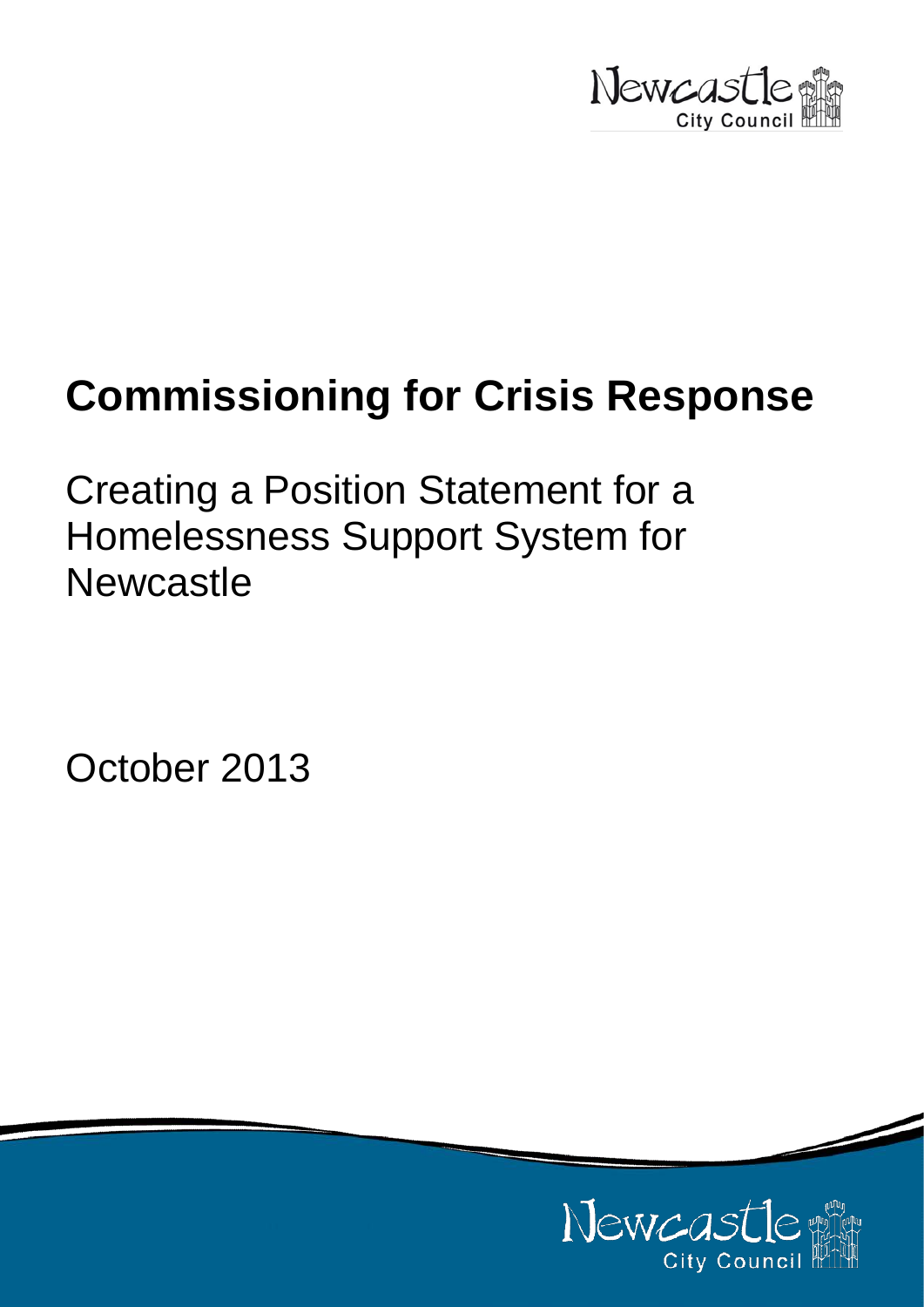# **Contents**

- 1. What is the purpose of this document?
- 2. Consultation
- 3. Newcastle's Homelessness Strategy
- *4.* Our aims and outcomes for people
- 5. Demanding times: What does The Newcastle Future Needs Assessment tell us about current and future need
- 6. Our approach to the future marketplace
- 7. Commissioning for collaboration
- 8. Information on current service provision

Appendix 1: Current housing-related support services whose primary client group is young people aged 16-25 at risk

Appendix 2: Current housing-related support services whose primary client group is people with mental health problems

Appendix 3: Current housing-related support services whose primary client group is single homeless people, homeless families, refugees, people with drug problems, people with alcohol problems, people at risk of offending, and people facing chronic exclusion.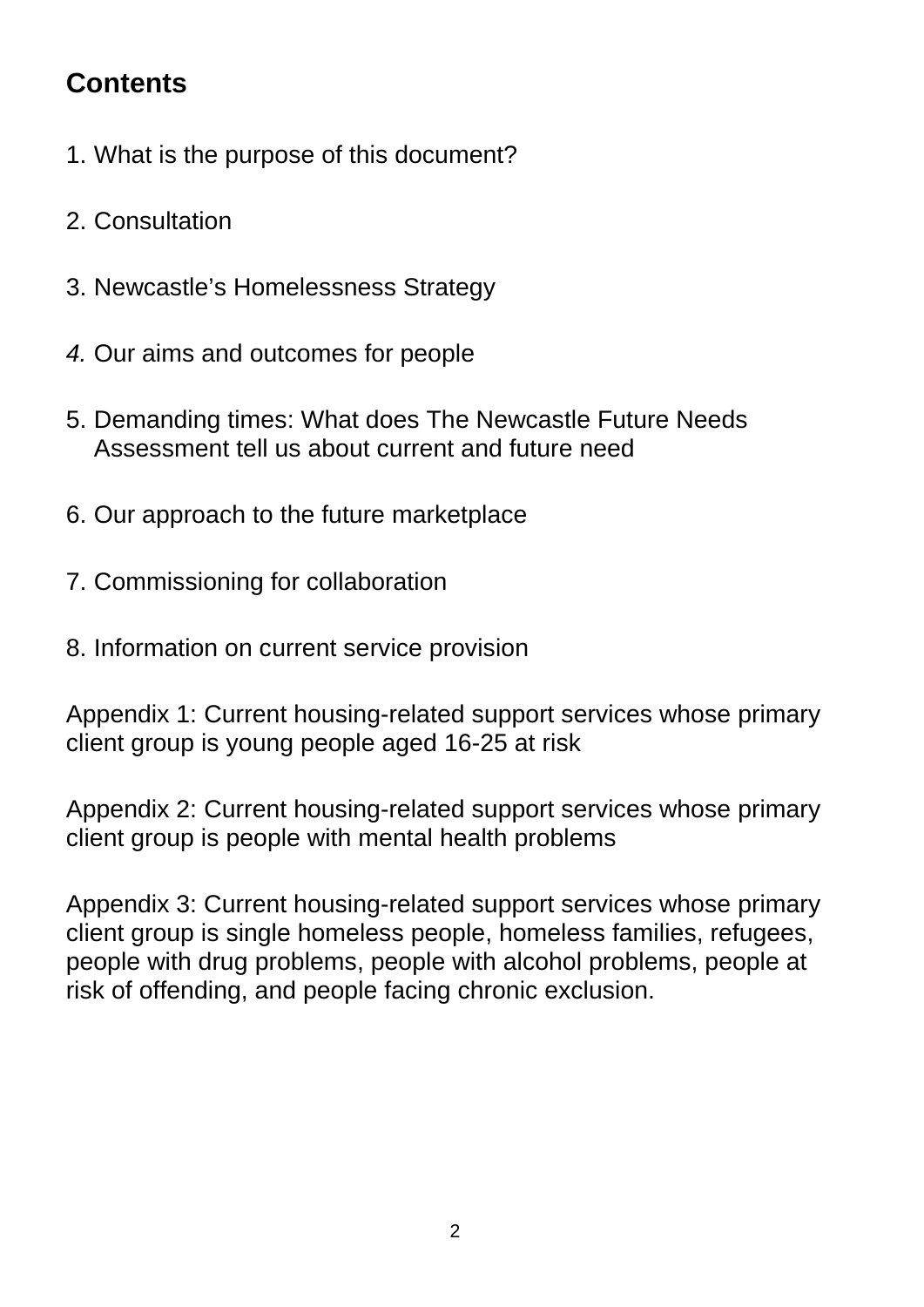# **1. What is the purpose of this document?**

This document is a Position Statement in relation to commissioning a homelessness support system for Newcastle. It has been produced in the context of a 24% reduction in funding available for housing-related support services to prevent homelessness.

It is intended for use by a range of stakeholders in order to develop a cooperative approach to homelessness prevention in the context of reducing resources and potentially increasing demand:

- **Existing and potential providers of housing-related support** in Newcastle who will be able to use the information presented to identify the role they can play in the intended overall system of housing-related support to prevent homelessness in the city, and to help develop their business plans. We hope that the Position Statement will enable provider partners to respond to the identified service models, as well as bring forward new service models and ways of working.
- **Voluntary and community organisations and community and faith groups** who make a key contribution to building and maintaining individual and community resilience and independence. We hope these partners, who may or may not deliver commissioned services, will be able to use the Position Statement to understand how their offers contribute to the bigger picture of homelessness support system in the city, and will use the information to help inform grant applications and the development of volunteer delivered initiatives.
- **Community stakeholders**, including but not limited to people who need housing-related support, who wish to contribute to the development of a fit for the future homelessness support system for Newcastle. We hope our partners in communities will participate in an ongoing consultative dialogue about how the homelessness support system should evolve.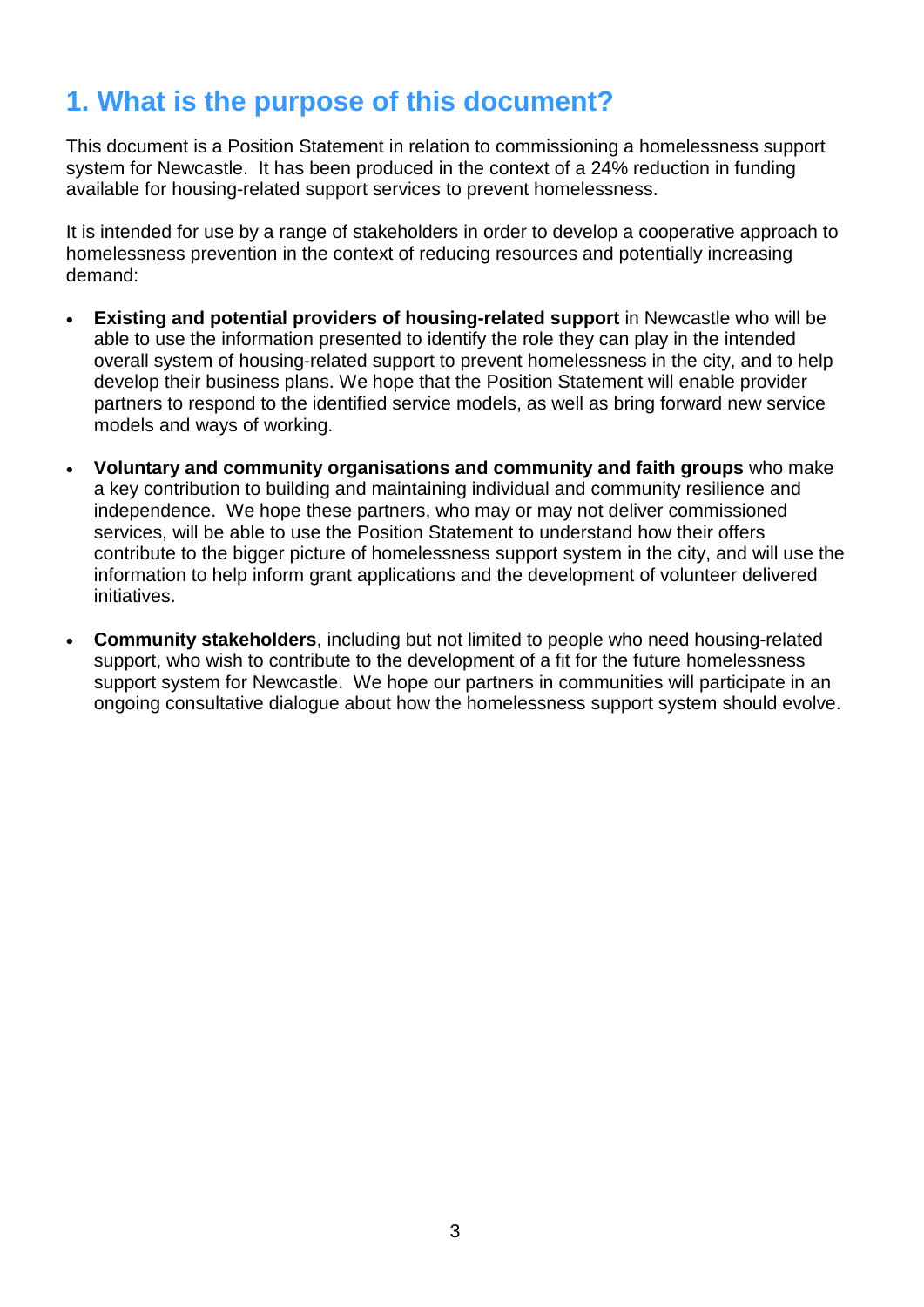# **2. Consultation**

We are committed to working cooperatively with our partners to refine and collectively agree what the housing-related support marketplace to prevent homelessness in Newcastle should look like.

**This document is the final stage of our consultation with stakeholders prior to procuring relevant services**. It has been produced in consideration of consultation to date, including:

- Individual feedback received from providers and stakeholders
- 2 consultation events held in October and November 2012 as part of the 2016 budget consultation process
- An event held in May 2013 to discuss opportunities around collaboration and 'service system' commissioning
- 4 'service system' specific events held in August 2013

These events were aimed at developing a cooperative and collective understanding of the:

- Current range and type of provision;
- Organisation of the sector and the current providers delivering housing-related support;
- Main developments and trends in the sector.

The events were also an opportunity to:

- Gather the views of providers and stakeholders to explore and develop ideas about the future scope, shape and function of the housing-related support marketplace;
- Draw on the ideas and experience of providers and stakeholders and engage them in the commissioning process;
- Help identify unforeseen problems, risks and unintended consequences of the commissioning proposals;
- Develop a collective understanding of impact and equality issues and how adverse impacts may be eliminated or mitigated;
- Help to consider social value.

### **We would ask that any final responses to this consultation should be sent no later than 24 October 2013 to:**

Louise Lane Commissioner for Inclusion and Prevention Newcastle City Council Civic Centre Newcastle upon Tyne NE1 8QH

Alternatively, please email **louise.lane@newcastle.gov.uk** 

Feedback received as part of the 2016 Budget Consultation process can be found at [http://www.newcastle.gov.uk/your-council/budget-and-annual-report/crisis-response.](http://www.newcastle.gov.uk/your-council/budget-and-annual-report/crisis-response) Further information and feedback from the events held in May and August 2013 can be found at [www.newcastle.gov.uk/supportingpeople.](http://www.newcastle.gov.uk/supportingpeople)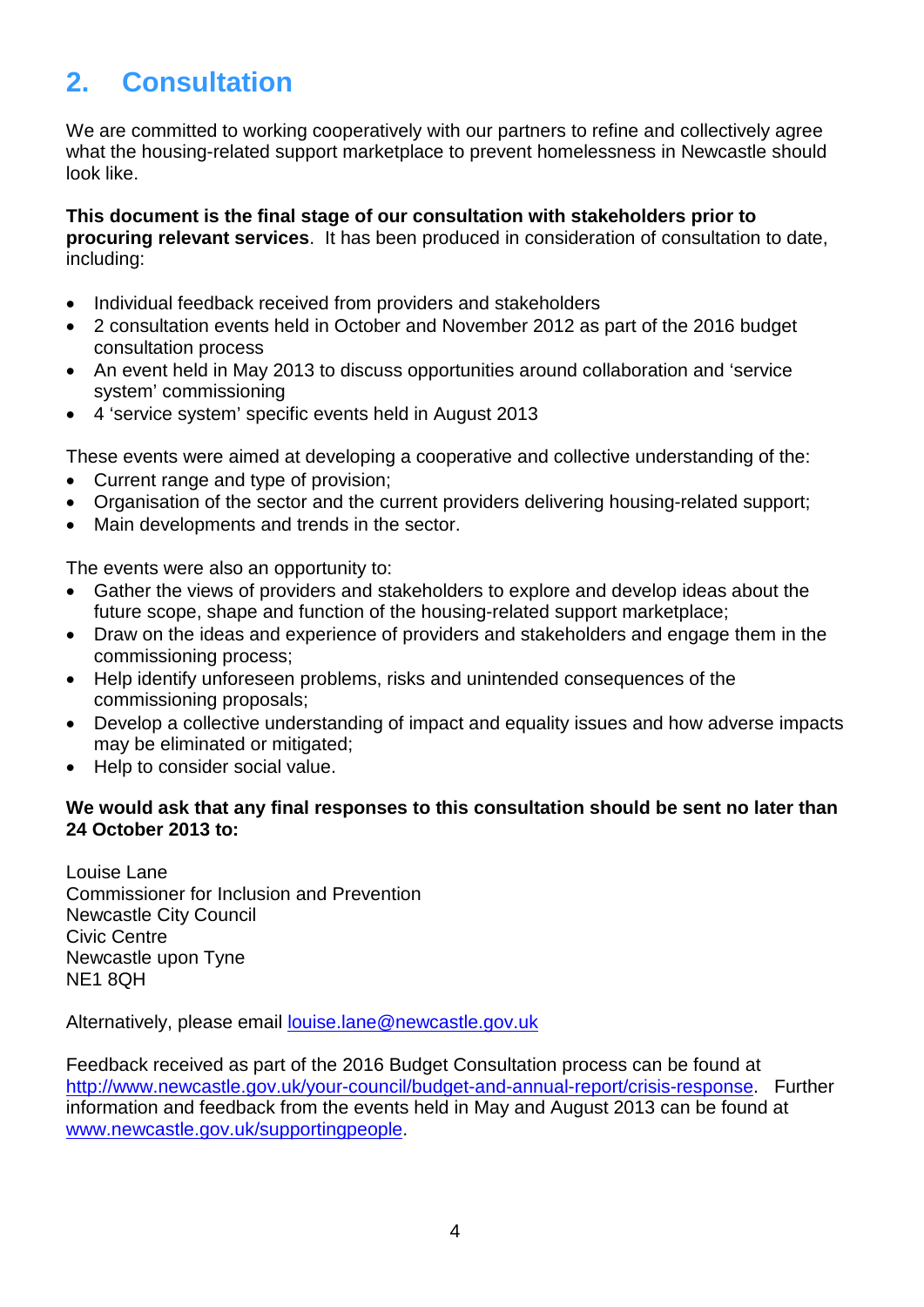# **3. Newcastle's Homelessness Strategy**

This Position Statement complements Newcastle's Homelessness Strategy and Newcastle's Future Needs Assessment. The Homelessness Act 2002 requires all local authorities to review the homelessness situation in their area every five years and to develop a strategy to reduce homelessness.

Our current Homelessness Strategy runs from 2008 - 2013 and we are currently carrying out a review that will inform our 2014 – 2019 Strategy. Our 2014 – 2019 Strategy will be our third strategy and will seek to build on the culture change that the previous strategies have helped to create whereby partners in Newcastle work together to prevent homelessness, promote independence and respond to crisis.

We know that for the majority of people in Newcastle homelessness is not a simple matter of securing accommodation and that our responses require cooperative approaches that help people sustain independence.

We know that the challenge will be maintaining Newcastle's good performance in preventing homelessness. The previous strategies happened in the context of increased funding. Our 2014 – 2019 strategy will be created in the context of significantly reduced resources (a 40% reduction in funding for the Council's directly provided services and 24% for externally commissioned services), reduced access to capital and most significantly the Government's Welfare Reform programme that impacts on around a third of people in Newcastle.

We want to build on the successful partnership work that has led to Newcastle having one of country's the highest levels of homelessness prevention. This has been done by deploying an evidenced based understanding of the potential routes into homelessness and by developing responses with partners to intervene at the earliest opportunity. This includes preventing evictions, prison and hospital release, the development of pathways into independence and innovations like housing first. This approach is based on understanding the:

- pathways into crises (transitions and life changes)
- prevention opportunities
- information, advice and support requirements of individuals and partners
- emergency responses required
- resettlement resources and support services needed to sustain independence

The reduction in resources and the challenges of the Government's Welfare Reforms means that we have to focus on early intervention, prevention and building resilience. We want providers to consider how they can further contribute to the prevention agenda.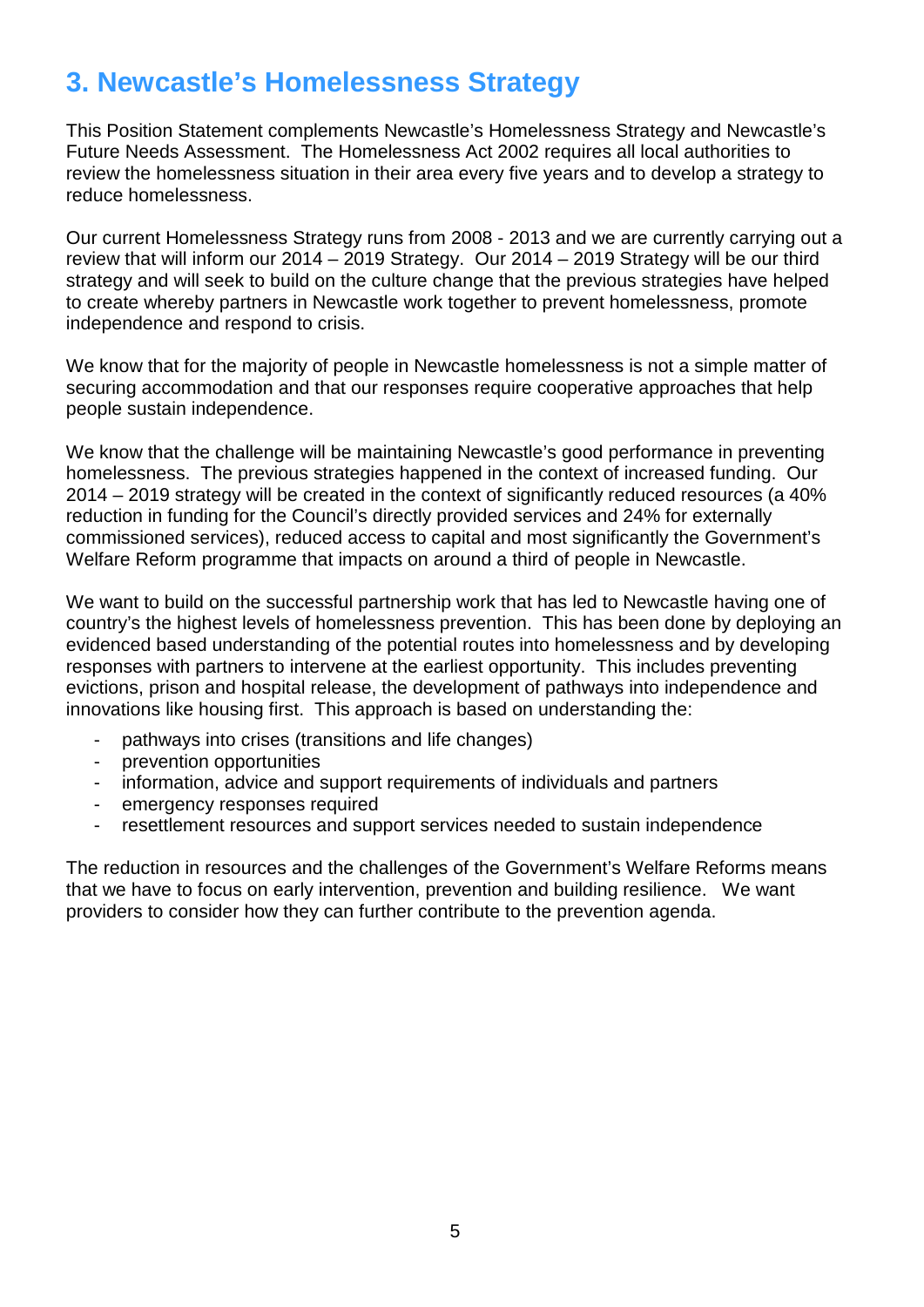# **4. Our aims**

We aim to facilitate a cooperative approach amongst all partners by:

- **Wherever possible preventing homelessness at the earliest opportunity** based on a consensual understanding of the pathways into and out of homelessness. We will continue to develop interventions that proactively support people at life changing moments e.g. leaving the parental home and institutions or a change in income;
- **Creating options and solutions to meet housing need** this will mean creating responses to reduced funding and helping people understand their realistic options and how to access them;
- **Responding to crisis** humanely and effectively supporting people who we fail to prevent becoming homeless;
- **Reducing multiple exclusion** finding more effective ways of working together to reduce rough sleeping that is caused by multiple problems;
- **Supporting individuals to long term sustainability** by providing responses not just to people's accommodation needs but also their health, support, care, financial inclusion and employment needs – we will work together to address the causes of homelessness and create opportunities for change;
- **Providing buildings that create hope and inspire change** despite the reductions in the funding we know that people are more likely to succeed in quality environments.

### **Outcomes for people**

We will seek to maintain the **increases** in the number of people:

- For whom we prevent homelessness and repeat homelessness;
- Who live in improved buildings that services are provided from;
- That move from homelessness to long term sustained independence;
- Being involved in meaningful activities and entering employment;
- Who use homeless services and we engage with to seek their views;
- Making successful transitions from institutions.

We will seek to maintain the **reductions** in the number of people:

- Accepted as homeless, by offering appropriate preventative options;
- Evicted from all forms of housing;
- In statutory temporary accommodation use:
- Who have to sleep rough;
- Placed in bed and breakfast (currently no families with children placed).

The work is based on an understanding of the pathways into crises and developing interventions at the following levels:

- **Primary prevention activities for everyone** providing information, and support to help at life changing moments, e.g. losing work, retirement, childbirth, bereavement, ill health and disability, old age, divorce and separation.
- **Secondary prevention activities for people at risk of crisis** predictive support and advice targeted to those at risk of eviction, income loss or crisis due to debt and the provision of transitional support for people leaving institutions.
- **Crisis prevention activities**  supporting those people who are at imminent risk of home or income loss, e.g. crisis support, coordinating responses for rough sleepers, the provision of our statutory emergency accommodation and outreach services.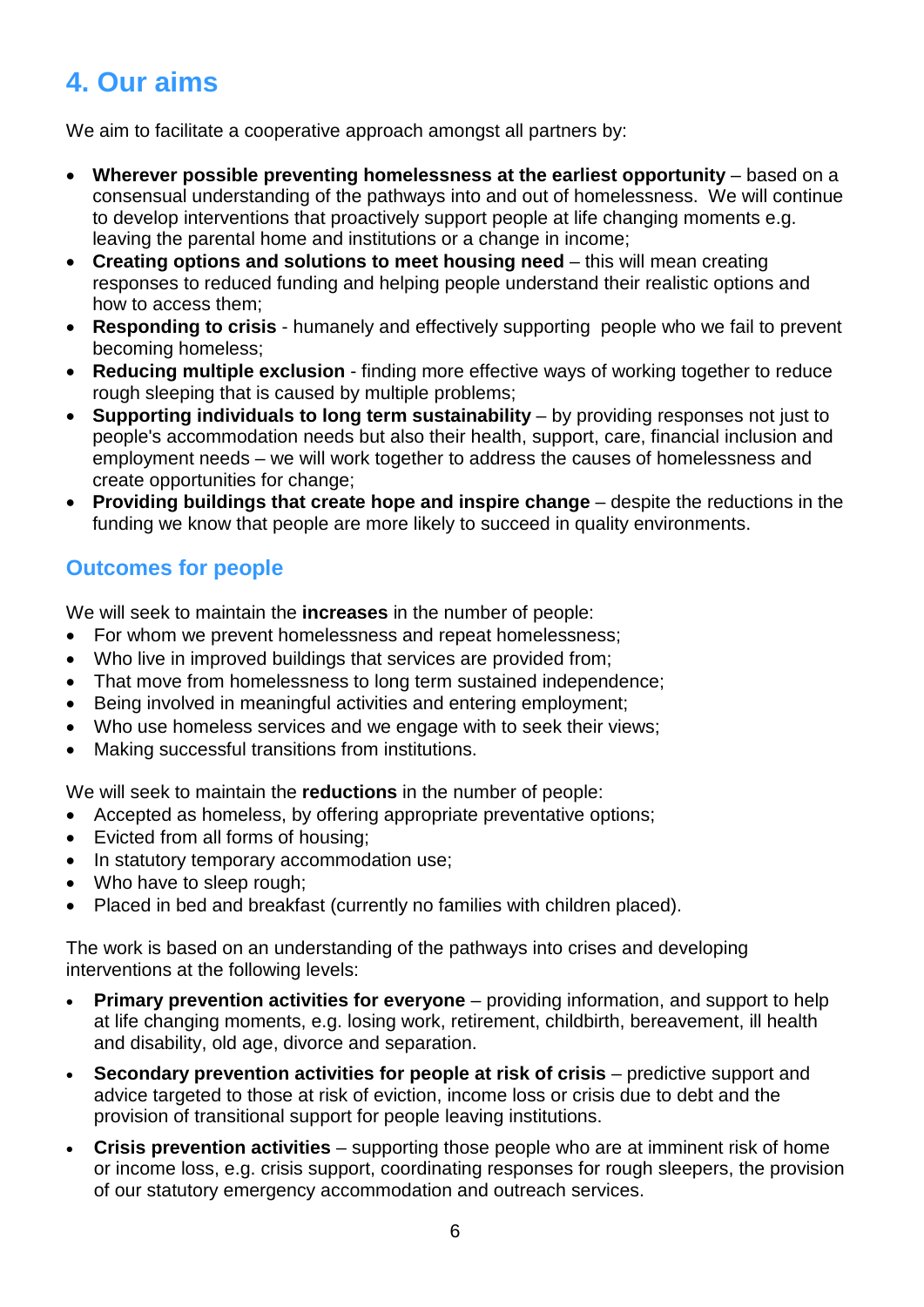### **5. Demanding times: What the Newcastle Future Needs Assessment tells us about current and future need**

The Newcastle Future Needs Assessment (NFNA) examines the prevalence, causes and risks of homelessness in the city, how this impacts on health and wellbeing and recommends actions to increase the prevention of homelessness and, where this is not possible, to reduce the most adverse consequences.

Homelessness is used to describe a range of circumstances in which people have no safe and / or secure accommodation. There is ongoing debate nationally and in Europe as to what a common definition is. The reason for this debate is because homelessness, as a working definition, is used to describe more than literal rooflessness; it also describes the range of circumstances in which people may be at risk of homelessness or in which homelessness may be prevented.

In Newcastle, we have combined these definitions to create a framework that is broadly coterminous with the client groups in need who are categorised as:

- **People who are statutorily homeless -** around 200 households per year are accepted as statutorily homeless and are owed a full duty to secure permanent accommodation under part 7 of the Housing Act 1996;
- **People at risk of homelessness who are living in rented and owner occupied accommodation -** around 3,000 households a year receive housing advice. We do not know the exact number of people at risk of homelessness, but it is likely to be higher than this 3,000. The spectrum of risk changes with changes in the economy, welfare system, lenders' forbearance, interest rates and private rented demand. In 2009 an Experian search estimated that there were 11,000 households in the city who were potentially at risk due to struggling to pay for their accommodation. This group also includes people living in inadequate accommodation which is generally private rented and houses of multiple occupation regulated by Public Health and Environmental Protection;
- **People living in accommodation with support –** at any one time around 800 people live in supported accommodation and 2000 live in general needs accommodation with floating support, supporting around 3,500 people throughout the year;
- **Chronically excluded rough sleepers –** this affects a small number of people on average eight on any one night and around 180 individuals per year.

The NFNA recognises that in addition to general needs housing, a city's capacity to respond to homelessness is determined by the level of dedicated homelessness accommodation and support.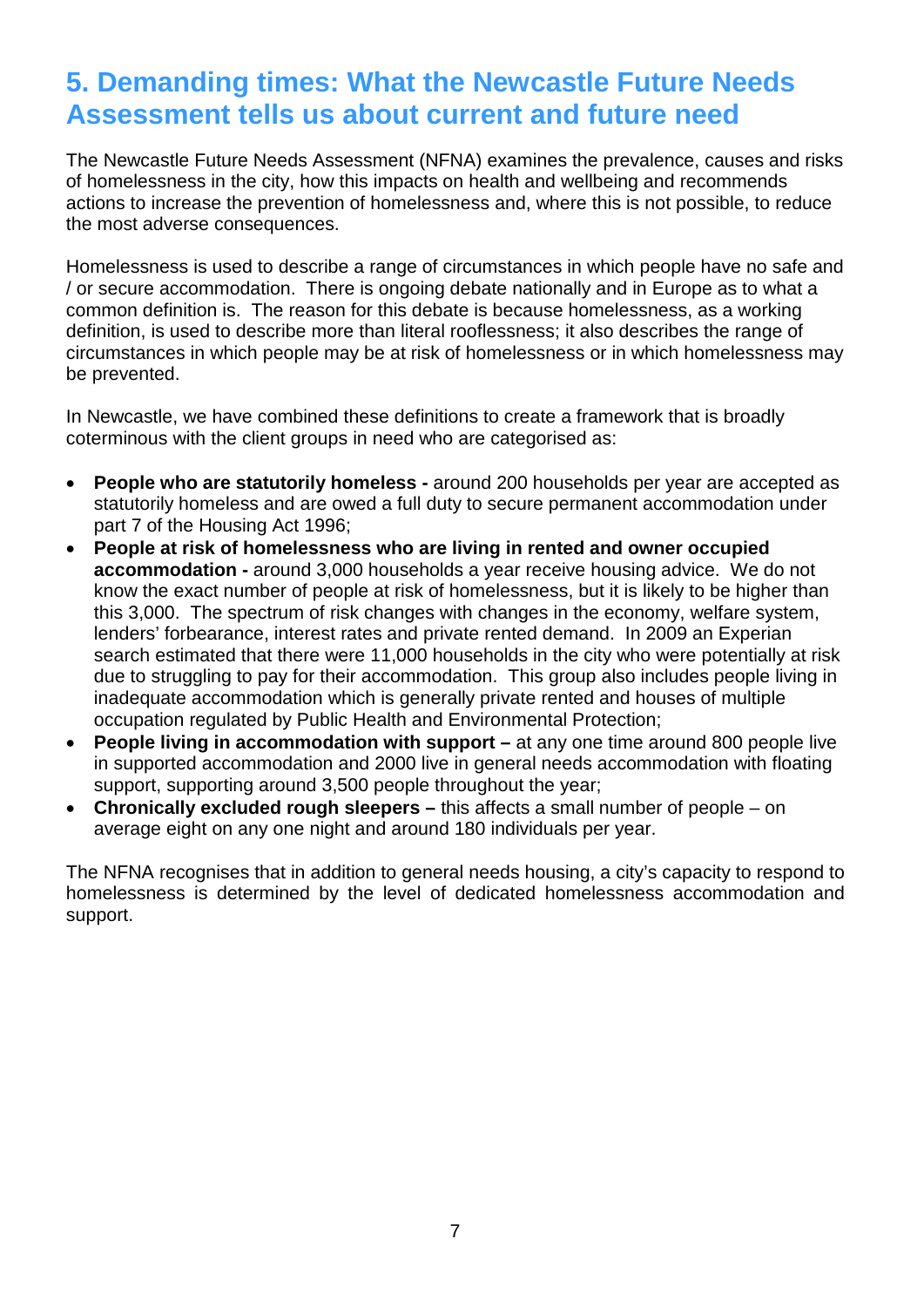# **6. Our approach to the future marketplace**

Our approach is based on the Council and its partners providing help to residents to sustain their independence through prevention services, emergency responses and targeted support to avoid repeat episodes of crisis. This means wherever possible proactively supporting people at life changing moments, rather than waiting for them to contact us in crisis. At the core of this are the following services and ways of working:



The Active Inclusion Unit (AIU) will coordinate this activity to make the best use of our resources and capacity. We know that our best hope of maintaining our good performance in the context of significantly reduced resources means even more cooperative working. The AIU will facilitate this consensus by providing the public and partners with:

- Information on available resources what they do and how they work together;
- Consultancy, briefings and training;
- Resource allocation;
- Reviews, monitoring and evaluation;
- Partnership facilitation;
- Standards:
- Protocols on how we work;
- Action planning:
- Coordination of migration and asylum seekers support.

In the context of this approach, we have set out below our commissioning proposals in relation to two of the specific elements of the above model: supported accommodation and floating support.

### **6.1 Marketplace opportunities**

We have set out below four 'service systems' within which providers may wish to deliver services. However, we recognise that there is overlap between these systems and therefore the 'service systems' must be flexible enough to respond to an individual's needs and future demands.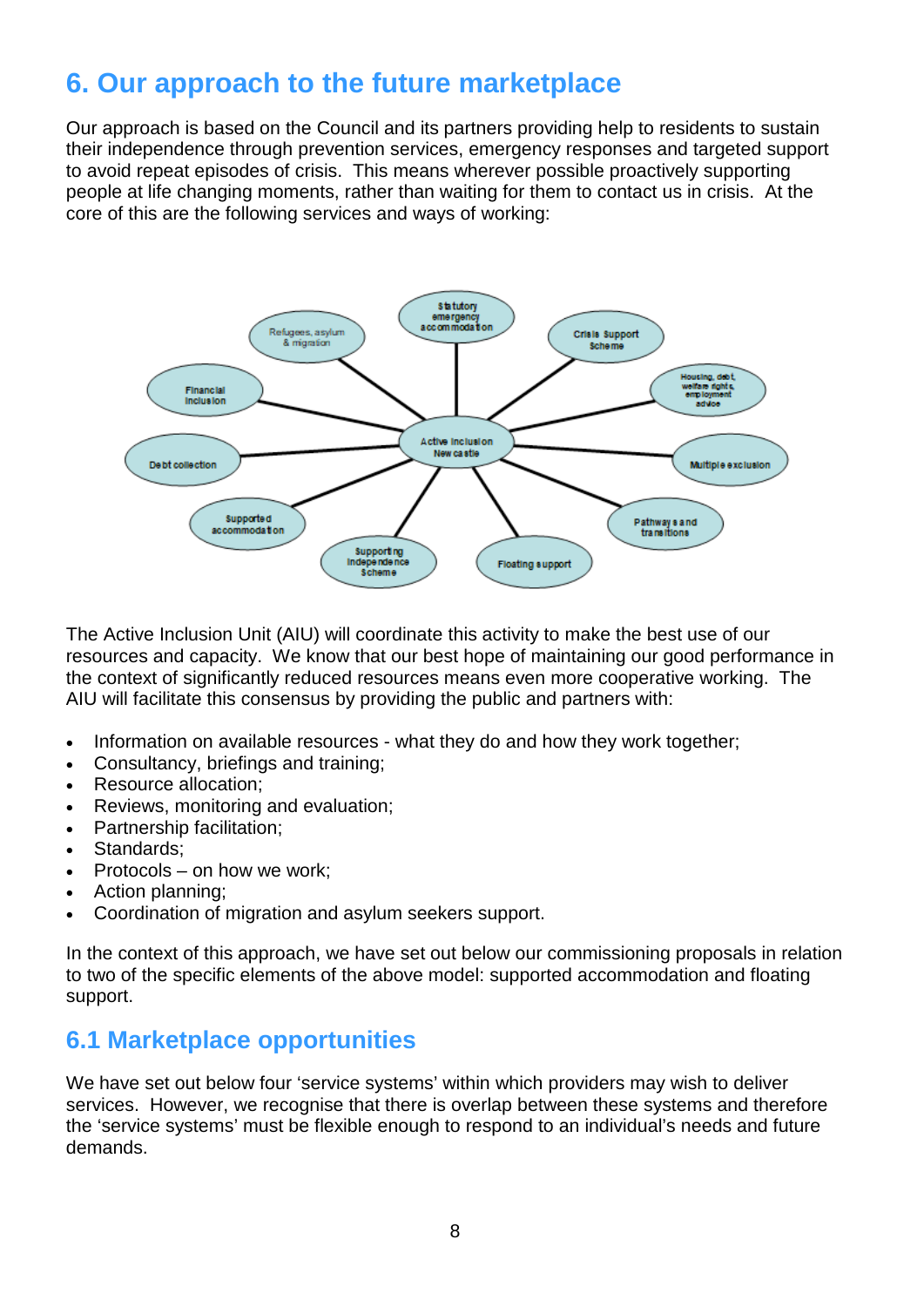- **Support for single homeless people and homeless families including those with multiple needs, including, but not limited to, those with problematic drug and alcohol use, offending behaviour, mental health problems, learning disabilities, refugees;**
- **Support for young people aged 16-25 at risk, including those with chaotic lives, young people who are leaving the care system, teenage parents and young LGBT people;**
- **Support for people with mental health problems who need specialist housing related support associated with their mental health needs;**
- **Support for people with complex needs who are multiply excluded.**

We anticipate that each 'service system' will include a range of practical responses in order to respond flexibly to individuals' needs. This may include, but is not limited to service systems that:

- prevent and where prevention isn't possible respond to street homelessness;
- develop services and systems which prevent homelessness particularly those that intervene early at life changing moments;
- prepare people for independence;
- sustain people in independence;
- support those who cannot sustain independence including interaction with other services that build reliance.

However, in commissioning 'service systems' we will actively encourage innovation. The objectives we are seeking to achieve in commissioning 'service systems', rather than individual projects are:

- Improved outcomes from 'service systems' that better represents people's support needs beyond accommodation;
- 'Service systems' that better reflect individuals' pathways and prevention opportunities which improve transitions at life changing moments;
- A systemic approach to improve outcomes for people who don't easily fit within a discrete service area;
- Opportunities for innovation and for services to work together to improve outcomes for individuals;
- A greater emphasis on prevention by creating opportunities which respond to people's needs in more flexible ways and offers more opportunities for service innovation;
- A more effective allocation of resources that recognises that some people facing homelessness have greater or on-going needs.

We will take every opportunity to maximise the value of the funds available for these 'service systems' by aligning with other revenue and additional capital funding.

### **6.2 The role of the Council's Managing Agent in the housingrelated support marketplace**

Your Homes Newcastle (YHN) is the Council's Arms Length Management Organisation (ALMO) responsible for managing council homes on behalf of the Council. YHN were set up in 2004 to manage council properties, to improve housing in order to meet the Government's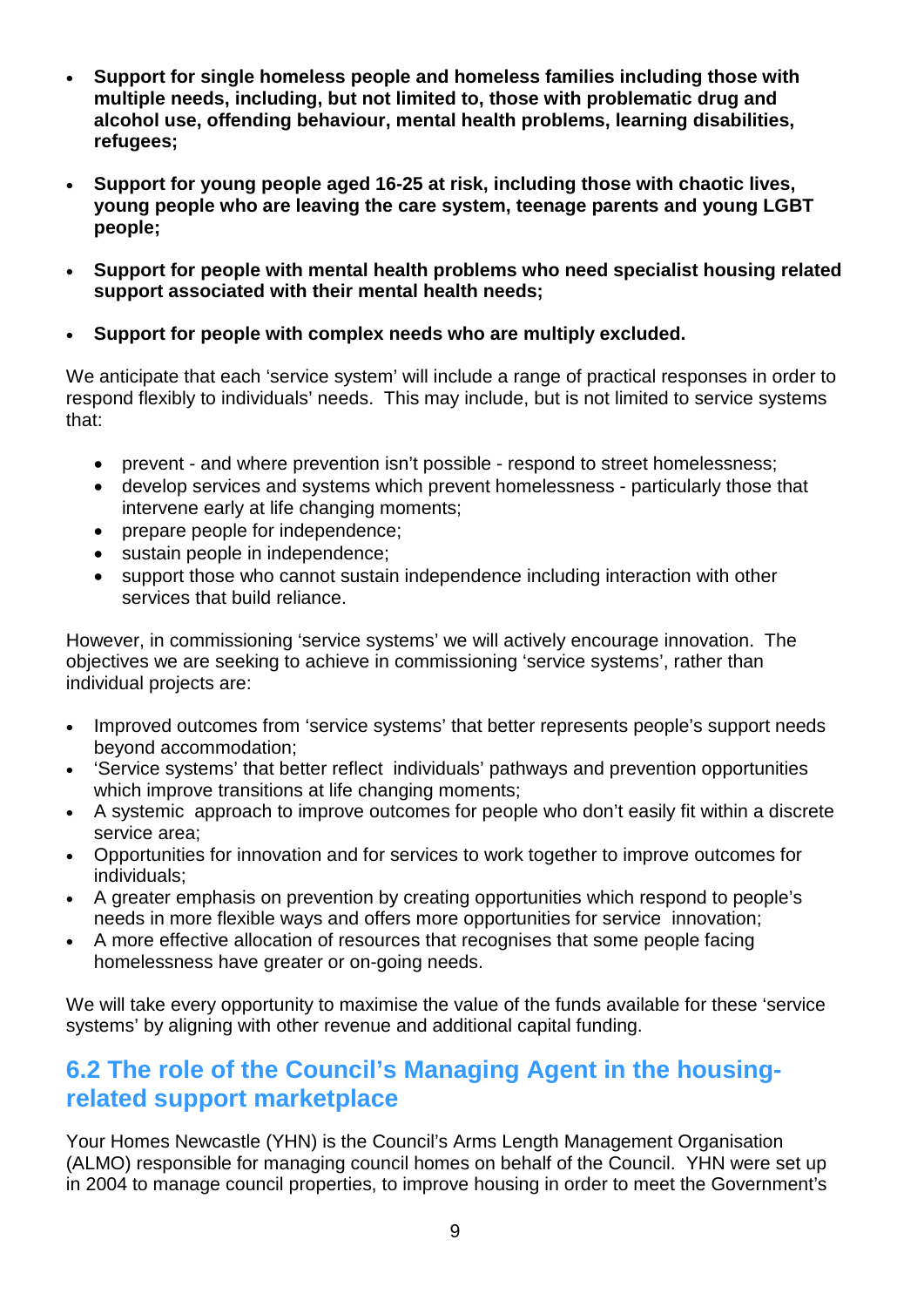Decent Homes standard, and to provide a range of support services for Newcastle City Council.

YHN currently manage:

- 26,700 council homes on behalf of the Council
- 1,800 homes on behalf of the Byker Community Trust
- 330 homes on behalf of Leazes Homes.
- 1,500 leasehold properties on behalf of the Council and the Byker Community Trust.

In addition, YHN deliver a range of housing-related support services which operate within one or more of the 'service systems' above. It is proposed that the Council continues to use its ALMO to continue to provide these services for the reasons set out below:

- The actual cost of these services is subsided by Your Homes Newcastle through its other business ventures. YHN propose to respond to a further reduction to the level of funding it receives from the Council to support these services, which will increase its level of subsidy further.
- YHN staff who are delivering housing-related support are eligible for the Local Government Pension Scheme (LGPS). As TUPE is likely to apply to any future competitive procurement, LGPS is likely to impact on the market's ability to respond due to the costs associated of offering a similar scheme.
- As the largest provider of social housing in Newcastle, there is extensive added value in YHN continuing to directly deliver services. They are positively placed to support people within the accommodation they manage in order to order to prevent homelessness occurring in the first place. As the landlord, YHN will be able to offer benefits in terms of effective housing management and support for tenants to compliment the supported housing services they provide. The housing support services provided by YHN are intrinsically linked to the established housing management and tenancy arrangements of Council accommodation. They are well placed to support vulnerable people to navigate the Choice Based Lettings system in order to better support access to Council housing stock and more efficient long term planning of the support, linked to their housing management functions. In addition, YHN are well placed to help mitigate the impacts of the Government's welfare reform by aligning their directly provided services to ensure a coordinated approach to this work and make best use of all available resources.

### **6.3 Structuring our marketplace opportunities**

In Section 6.1 above, we have described the four 'service systems' within which providers may wish to deliver services. By structuring support in the context of these four 'service systems', we aim to support the provision of specialist skills and knowledge in order to maximise positive outcomes for clients.

#### **As part of the final stage in our consultation process, we have set out below a number of forthcoming tender opportunities within these four 'service systems' where providers may wish to work together to bid for and deliver contracts in order to provide 'service system' responses**.

These opportunities have been developed in the context of maximising opportunities for collaboration whilst at the same time maximising the market's ability to respond.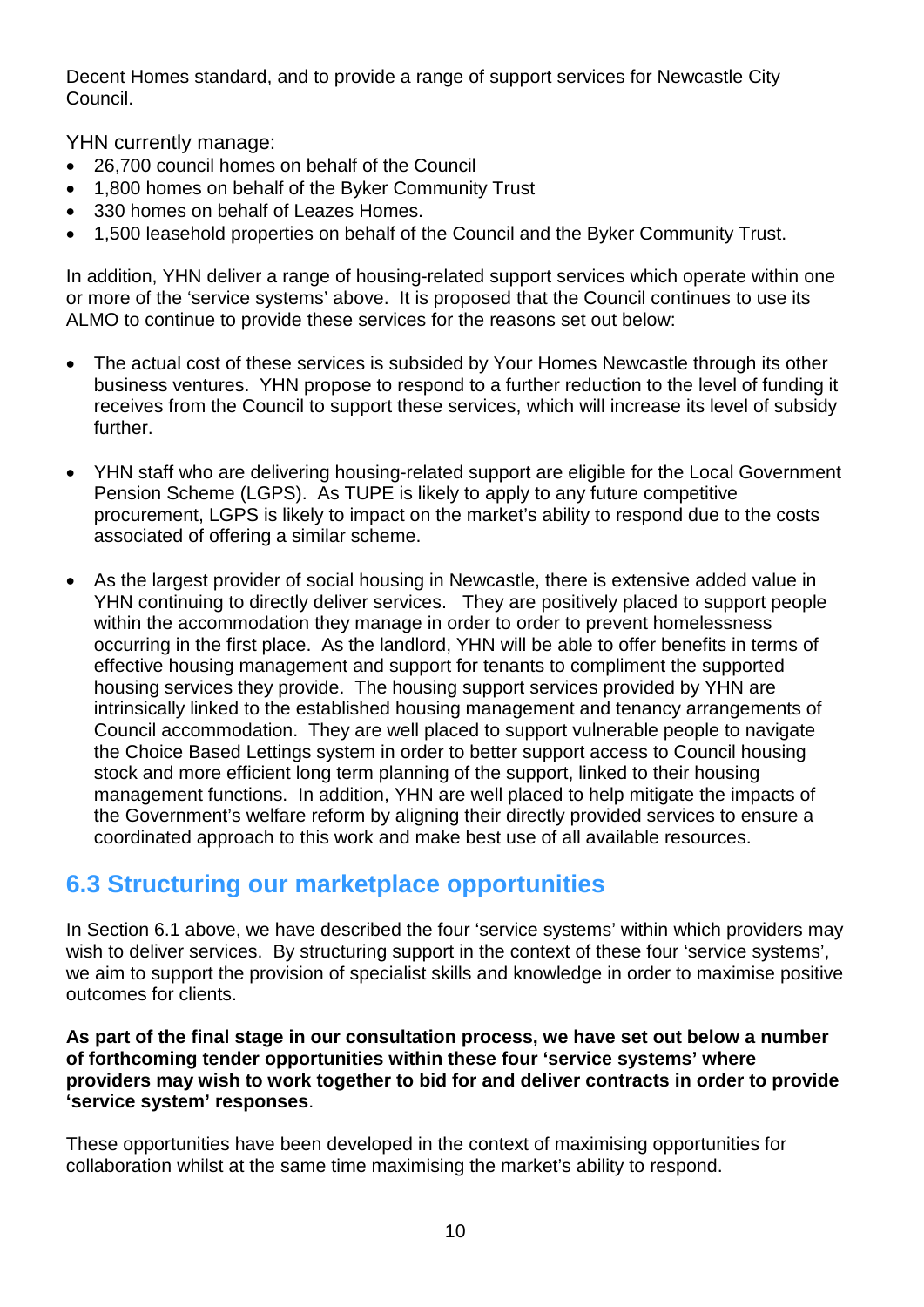**Support for single homeless people, couples and homeless families including those with multiple needs, including, but not limited to, those with problematic drug and alcohol use, offending behaviour, mental health problems, learning disabilities, refugees**

- Crisis accommodation and support in the West
- Crisis accommodation and support in the East
- City wide supported accommodation and resettlement support
- City wide floating support

#### **Support for young people aged 16-25 at risk, including those with chaotic lives, young people who are leaving the care system, teenage parents and young LGBT people**

• City wide specialist supported accommodation, resettlement support and crisis responses

#### **Support for people with mental health problems who need specialist housing related support associated with their mental health needs;**

- City wide specialist supported accommodation
- City wide specialist floating support

#### **Support for people with complex needs who are multiply excluded.**

• City wide specialist support

**The proposed tender opportunities above reflect the proposed contracts that we will be put in place following a tender process.** 

**Following this final stage of consultation, the final tender opportunities ("lots") and associated contract values will be determined prior to procuring relevant services.** 

**We propose that any new contracts arising from this procurement activity will commence on 1st May 2014.**

*We have consulted separately on our commissioning plans relating to people at risk of, or experiencing domestic violence and abuse. Further information on these plans, along with feedback from the consultation can be found at: [http://democracy.newcastle.gov.uk/documents/g4925/Public%20reports%20pack%2016th-Jul-](http://democracy.newcastle.gov.uk/documents/g4925/Public%20reports%20pack%2016th-Jul-2013%2010.00%20Cabinet.pdf?T=10)[2013%2010.00%20Cabinet.pdf?T=10](http://democracy.newcastle.gov.uk/documents/g4925/Public%20reports%20pack%2016th-Jul-2013%2010.00%20Cabinet.pdf?T=10)*.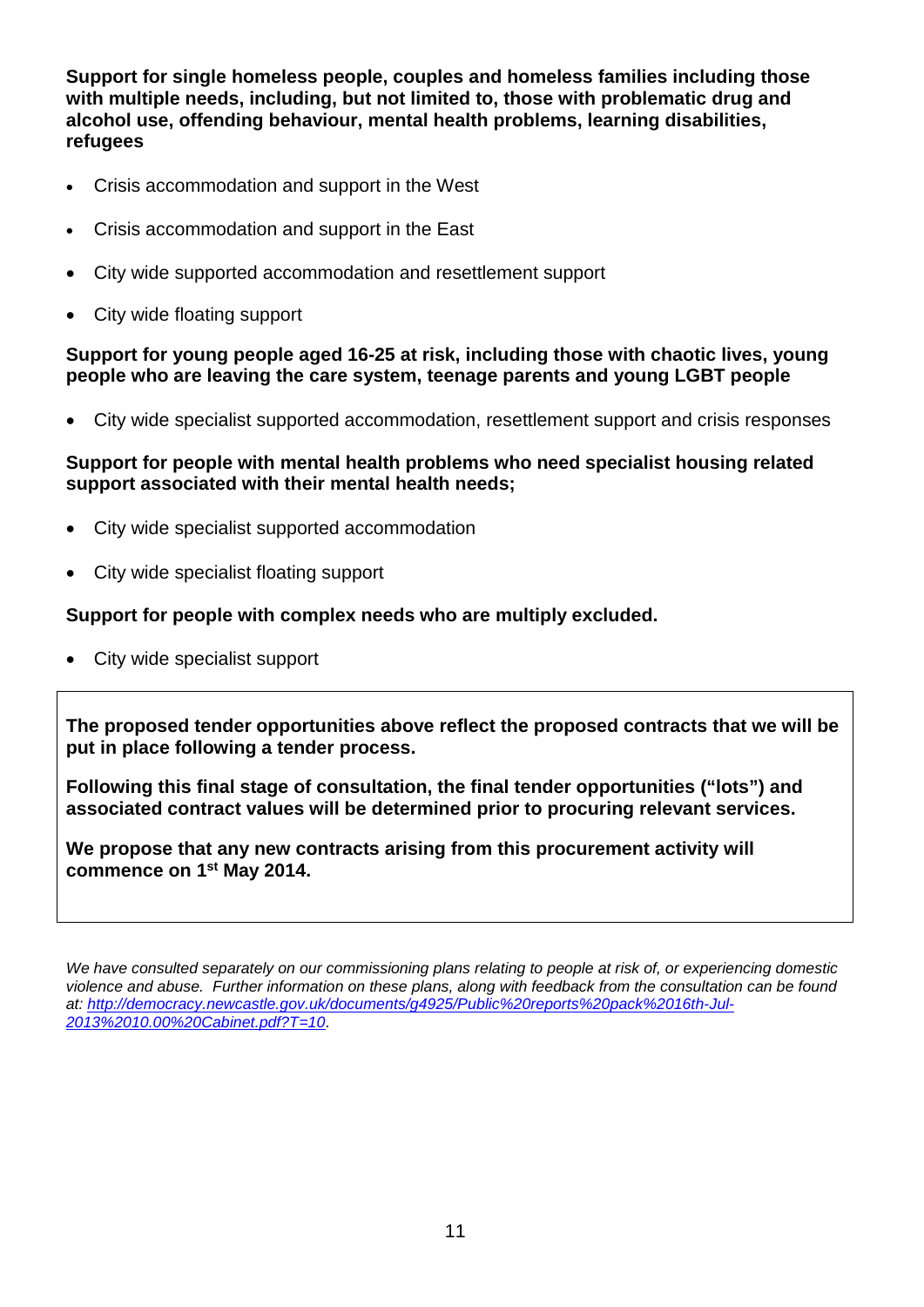# **7. Commissioning for collaboration**

In order to meet our objectives, we would like to explore opportunities for organisations to work together to bid for and deliver contracts in order to provide 'service system' responses. We recognise that achieving a reduction in the number of individual service contracts currently commissioned and creating a cooperative culture within a competitive market is a significant culture change.

The objectives that we are trying to achieve in facilitating environments for collaboration are:

- To maintain a mixed economy in Newcastle in order to deliver high quality provision;
- To maintain existing skills and experience which is firmly placed within communities and is responsive to the needs of service users;
- To deliver efficiencies;
- To draw out innovative proposals for new responses;
- To create financially sustainable solutions, for individuals and 'service systems'.

### **Social Value**

The Public Services (Social Value) Act 2012 places a duty on authorities to consider in their procurement and commissioning processes how public contracts can create wider social, environmental and economic value for the community they serve. We are committed to working with stakeholders to explore how the opportunities described in this document could best be designed to maximise social value, deliver better outcomes and to improve outcomes in the most efficient, effective, equitable and sustainable way and in the best interests of the City's residents.

As part of the procurement process we will consider what social benefits we would expect as a minimum from a provider and in addition, will use the our evaluation criteria to review the innovative ideas that will bring added social value to service delivery, including improved employment opportunities, creating skills and training opportunities (e.g. apprenticeships or on the job training), improving access to community facilities, providing additional opportunities for individuals or groups facing greater social or economic barriers, encouraging ethical and fair trade purchasing.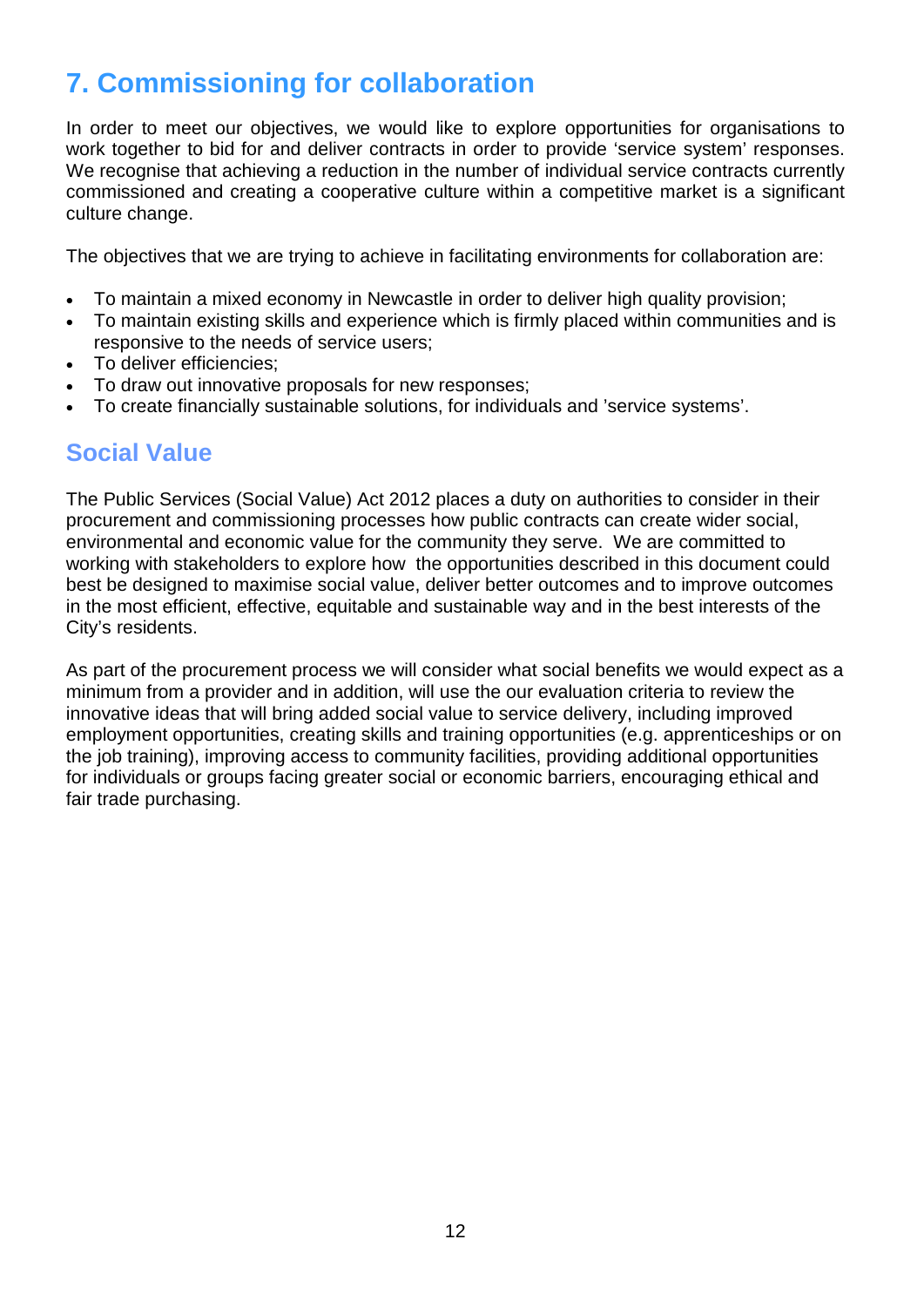# **8. Current service provision**

We have appended to this Position Statement information in relation to the services currently commissioned to provide housing-related support.

The information is intended to help existing and potential service providers to understand the current market mix and explore opportunities for future collaboration.

The information includes:

- a list of the housing-related support services currently commissioned, along with their service type and service capacity
- a map showing the spread of current accommodation-based services across the city
- information on the utilisation of existing services, drawing upon data already published in Newcastle's Future Needs Assessment
- current spend on commissioned services

**Please note that we have provided contextual information on current spend for information purposes.** 

**It is important to note that following this final stage of consultation, final contracts and associated contract values for future provision will be determined.**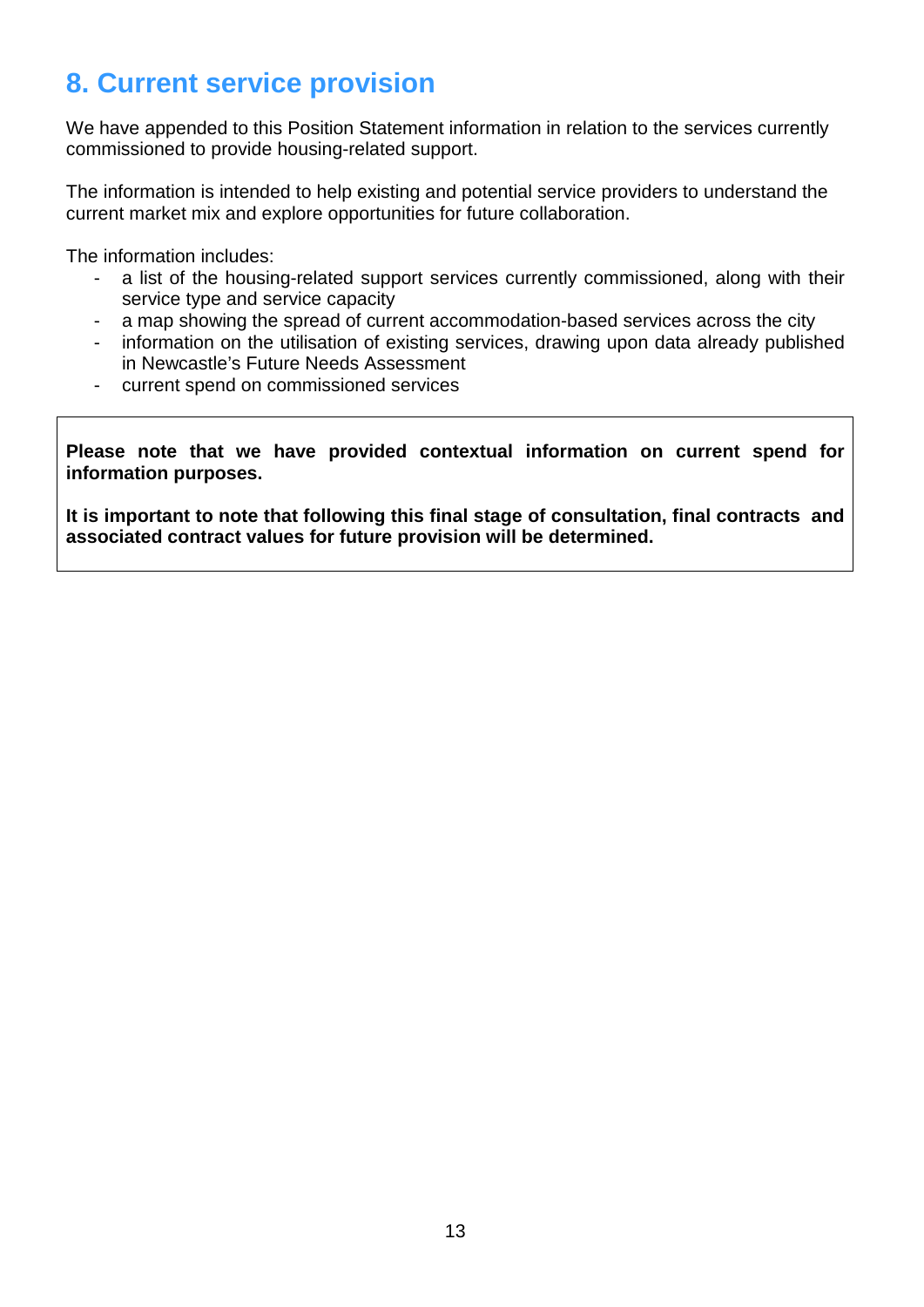### **Appendix 1: Current housing-related support services whose primary client group is young people aged 16-25 at risk**

### **Current Service Provision**

The table below lists the primary housing-related support services currently commissioned for young people.

*Table 1*

|                                       | <b>Provider</b> | Service type                                                                                        | <b>Service description</b>                                                                | Number of units /<br>people supported at      |
|---------------------------------------|-----------------|-----------------------------------------------------------------------------------------------------|-------------------------------------------------------------------------------------------|-----------------------------------------------|
| Service                               |                 |                                                                                                     |                                                                                           | any one time                                  |
| <b>Accommodation-based</b>            |                 |                                                                                                     |                                                                                           |                                               |
| Simonside House                       | DePaul UK       | Non-Emergency access<br>accommodation for young<br>people aged 16-25                                | Hostel single site with 24hr staffing                                                     | 11                                            |
| Simonside Transitional<br>Tenancies   | DePaul UK       | <b>Transitional tenancies for</b><br>young people aged 16-25<br>moving on from supported<br>housing | Single rooms in a shared house.                                                           | 5 (4 bedsits and 1<br>bedroom flat)           |
| <b>Tyneside Foyer</b>                 | Home Group      | <b>Emergency and Non-</b><br>Emergency access<br>accommodation for young<br>people aged 16-25       | Hostel single site with 24hr staffing                                                     | 3 emergency beds and<br>49 non-emergency beds |
| Tyneside Foyer - Triangle<br>House    | Home Group      | Non-Emergency access<br>accommodation for young<br>people aged 16-25                                | Individual flats single site with 24hr staffing                                           | 20                                            |
| <b>Outpost Housing Project</b>        | Outpost         | Non-Emergency access<br>accommodation for young<br>-GBT people aged 16-25                           | Community based accommodation in a single site block.<br>Daytime staffing Monday - Friday | 8                                             |
| <b>Floating support</b>               |                 |                                                                                                     |                                                                                           |                                               |
| DePaul Resettlement                   | DePaul UK       | Floating/visiting support                                                                           | Floating/visiting support delivered across all tenure                                     | 19                                            |
| <b>Outpost Supported</b><br>Tenancies | Outpost         | Floating/visiting support                                                                           | Floating/visiting support delivered across all tenure                                     | 5                                             |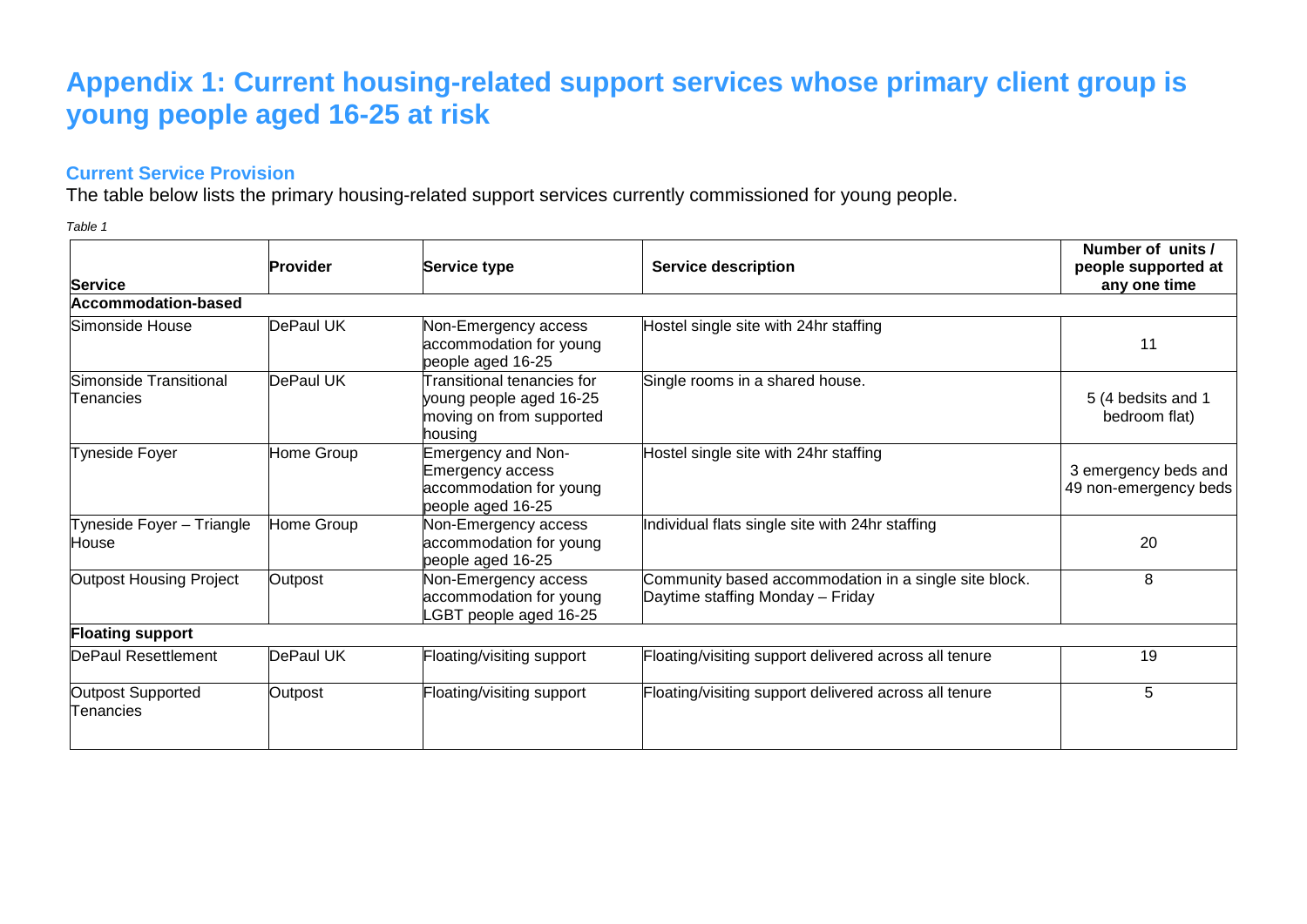

### **Map of accommodation based supported housing provision for young people**

Ordnance Survey material with the permission of Ordnance Survey on behalf of the Controller of Her Majesty's Stationery Office, @Crown copyright. Unauthorized reproduction intringes Crown copyright, and may lead to protecu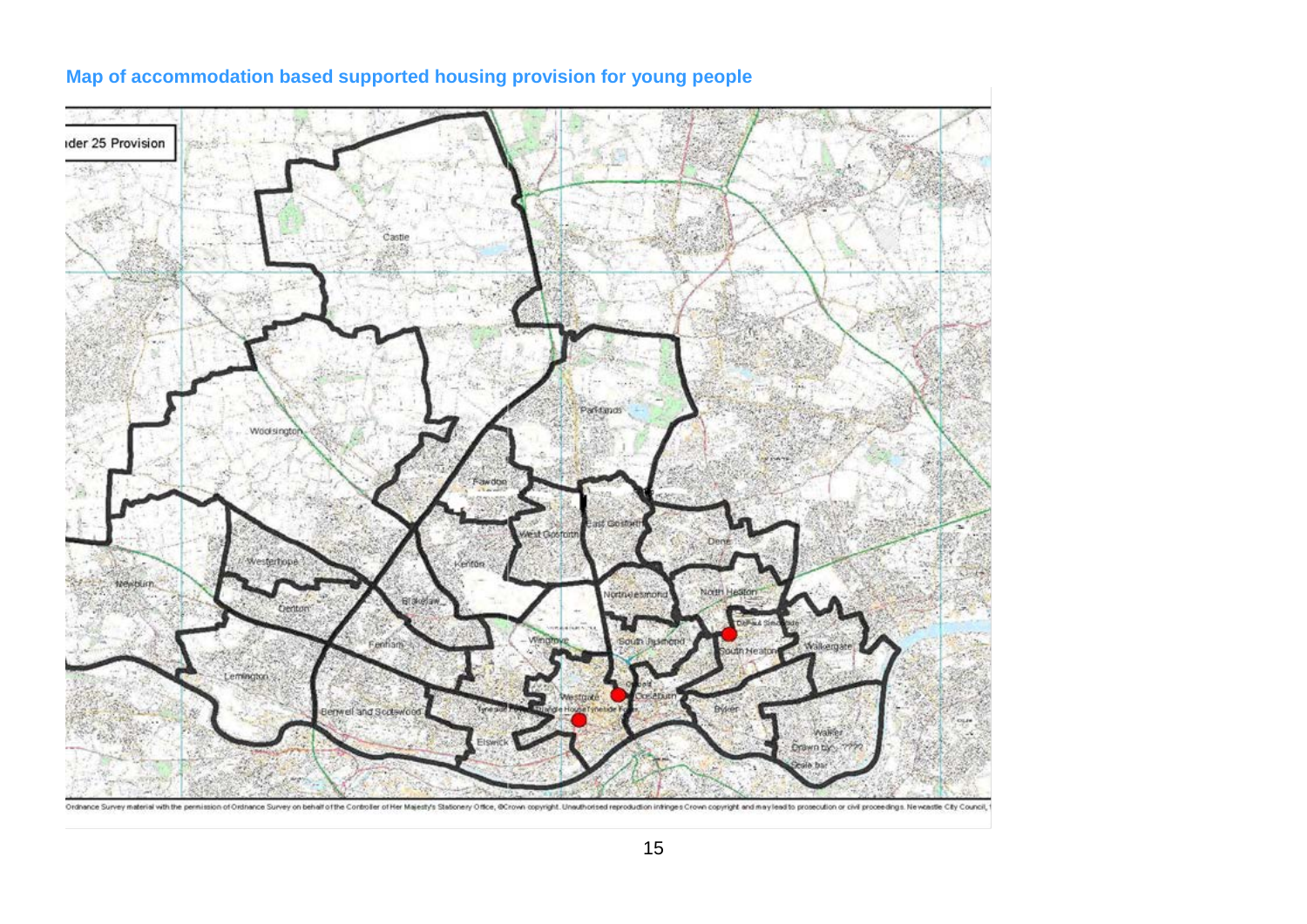### **Utilisation of accommodation-based services**

In 2012/13, 301 individuals were supported by the accommodation-based provision listed in the Table 1. During 2012/13, there were 234 new admissions to these services, of which:

- 16 were referred from the Council's 16+ Team
- 18 were referred from the current housing provider
- 99 were referred from the Housing Advice Centre (of which 30 were 16-17 year olds seen as part of homeless prevention activity)
- 5 were referred from the probation service
- 2 were referred from the Youth Offending Team
- 3 were referred from Children's Social Care
- 38 were emergency admits
- 2 were internal transfers
- 19 clients' were not admitted through the Gateway and therefore the referral agency was unknown or not stated

Information from the Gateway on the reason for admission shows that 36% of young people required support and/or accommodation due to relationship breakdown (including family breakdown), 32% because of a crisis situation such as fleeing domestic violence, harassment or rough sleeping and 6% as a result of eviction from existing accommodation. Information from Newcastle Gateway also shows that 27% of young people admitted in 2012/13 also had an offending history, 15% had mental health issues, 7% had problematic drug use and 2% had problematic alcohol use.

221 young people moved on from this provision during 2012/13. Of which 138 moved to greater independence, including:

- 29 moved on to an independent tenancy with or without support
- 102 moved to another supported accommodation service
- 61 moved on to live with family or friends Additionally:
- 3 were taken into custody
- 20 left no forwarding address
- 21 were evicted (of which 86% were asked to leave for anti-social behaviour including violence)

There were 80 residents in supported accommodation services for young people on 31<sup>st</sup> March 2013. The table below shows the average duration of support for these residents:

| Length of stay (of clients in receipt of services on 31 <sup>st</sup> March 2013 | % of clients |
|----------------------------------------------------------------------------------|--------------|
| 0-3 months                                                                       | 43.8         |
| 3-6 months                                                                       | 26.3         |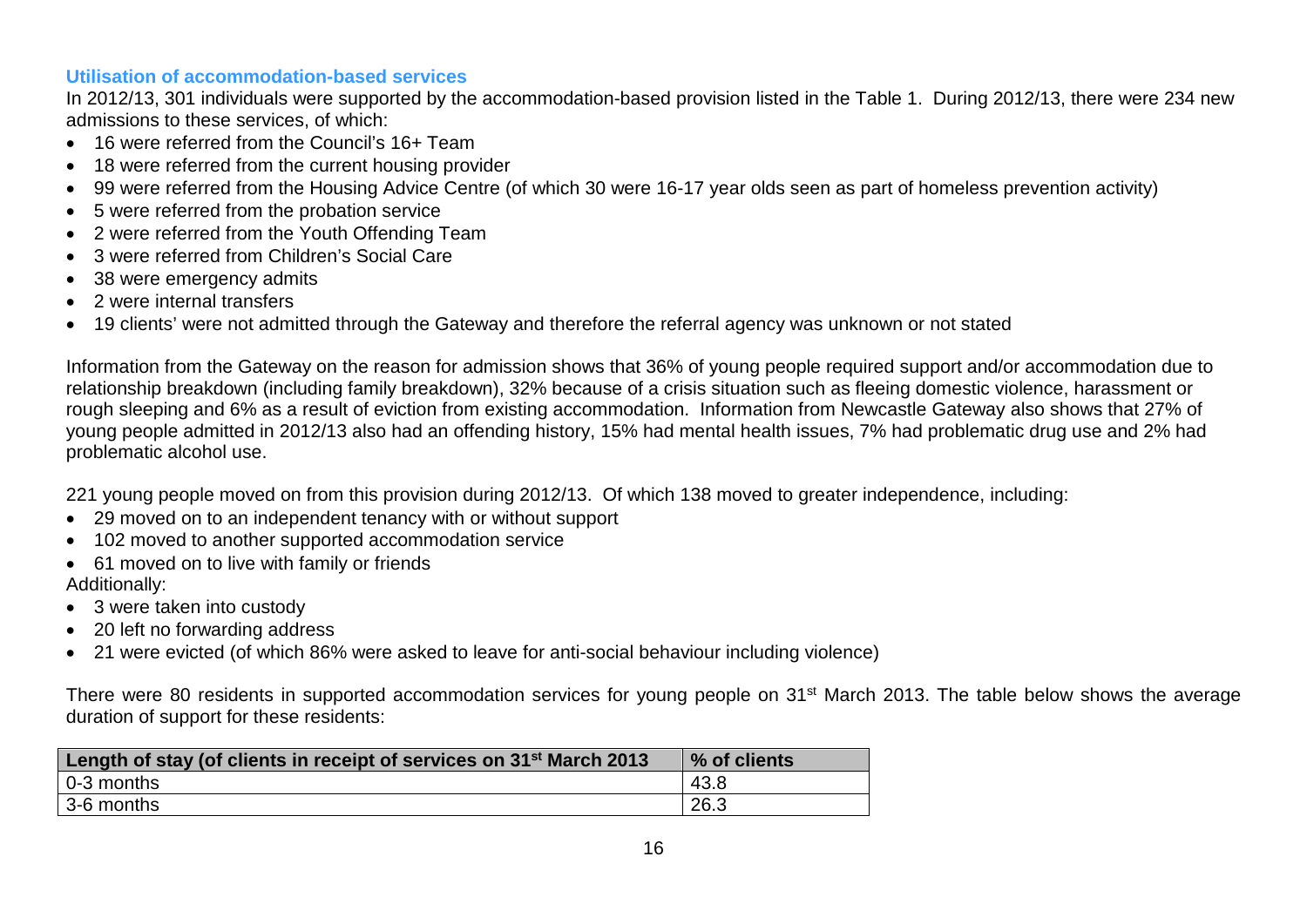| 6 months<br>year<br>$\overline{\phantom{0}}$ | າາ<br>22.J |
|----------------------------------------------|------------|
| ◠<br>years<br>$year - 2$<br>∠                | –<br>ں ،   |
| years plus<br>∼                              | ∼          |

#### **Utilisation of floating support services**

Data from Supporting People workbooks show that during 2012/13, 38 clients received a young people's floating support service. The information also shows that during the same period, 16 clients moved on from floating support services.

### **Financial context**

In 2013/14, £722k was spent on housing-related support services with a primary client group of young people.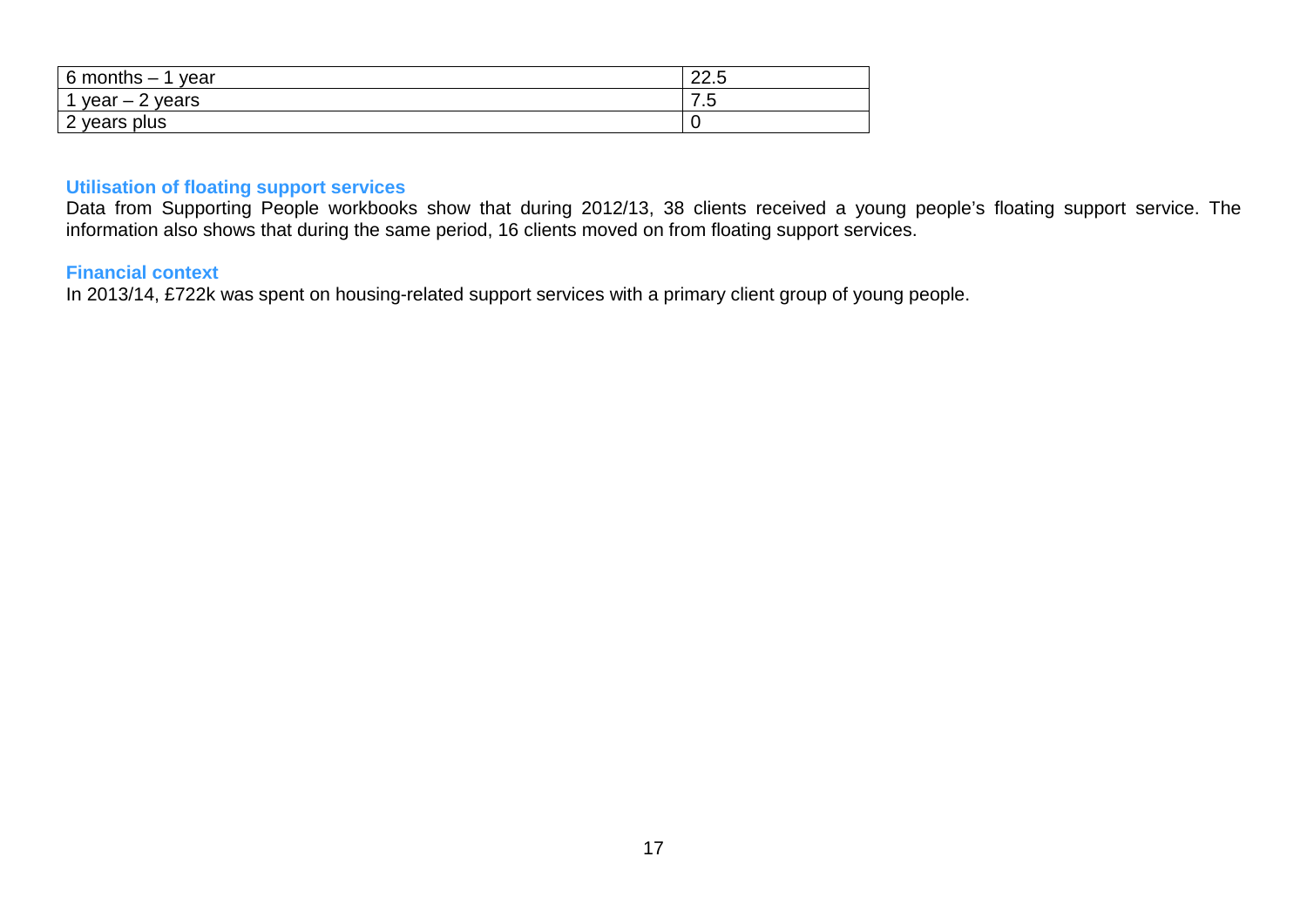# **Appendix 2: Current housing-related support services whose primary client group is people with mental health problems**

*Current service provision*

The table below lists the primary housing-related support services currently commissioned for people with mental health problems. *Table 2*

| <b>Service</b>                                                          | Provider                     | <b>Service type</b>                                              | <b>Service description</b>                                         | Number of<br>units / people<br>supported at<br>any one time |
|-------------------------------------------------------------------------|------------------------------|------------------------------------------------------------------|--------------------------------------------------------------------|-------------------------------------------------------------|
| <b>Accommodation-based</b>                                              |                              |                                                                  |                                                                    |                                                             |
| <b>ISOS Newcastle</b><br>Supported Housing (Long<br>Term)               | <b>SOS Housing</b>           | Non-emergency<br>accommodation (long term<br>more than 2 years)  | Community based/dispersed accommodation with visiting<br>support   | 20                                                          |
| Early Intervention Project                                              | Mental Health Concern        | Non-emergency<br>accommodation (short term<br>less than 2 years) | Community based/dispersed accommodation with visiting<br>support   | 4                                                           |
| <b>Mental Health Concern</b><br>Supported Housing                       | <b>Mental Health Concern</b> | Non-emergency<br>accommodation (long term<br>more than 2 years)  | Community based/dispersed accommodation with visiting<br>support   | 10                                                          |
| <b>Mental Health Matters</b><br>Supported Housing<br>Service            | <b>Mental Health Matters</b> | Non-emergency<br>accommodation (long term<br>more than 2 years)  | Community based single site accommodation with<br>visiting support | 12                                                          |
| Greenfields Project                                                     | <b>Mental Health Matters</b> | Non-emergency<br>accommodation (long term<br>more than 2 years)  | Community based/dispersed accommodation with visiting<br>support   | $\overline{7}$                                              |
| Short term supported<br>housing                                         | Richmond Fellowship          | Non-emergency<br>accommodation (short term<br>less than 2 years) | Community based/dispersed accommodation with visiting<br>support   | 6                                                           |
| Long term supported<br>housing                                          | Richmond Fellowship          | Non-emergency<br>accommodation (long term<br>more than 2 years)  | Community based/dispersed accommodation with visiting<br>support   | 12                                                          |
| <b>Floating support</b>                                                 |                              |                                                                  |                                                                    |                                                             |
| <b>ISOS Newcastle</b><br>Supported Housing (Short ISOS Housing<br>term) |                              | <b>Floating Support</b>                                          | Visiting support - ISOS Housing tenants only                       | 41                                                          |
| Sallyport                                                               | <b>SOS Housing</b>           | <b>Floating Support</b>                                          | Visiting support - ISOS Housing tenants only                       | 15                                                          |
| <b>ISOS Outreach Home</b><br>Support                                    | <b>ISOS Housing</b>          | Floating support                                                 | Floating / visiting support delivered across all tenure            | 25                                                          |
| <b>Transitional Support</b><br>Service                                  | <b>Richmond Fellowship</b>   | <b>Floating support</b>                                          | Floating / visiting support delivered across all tenure            | 5                                                           |

18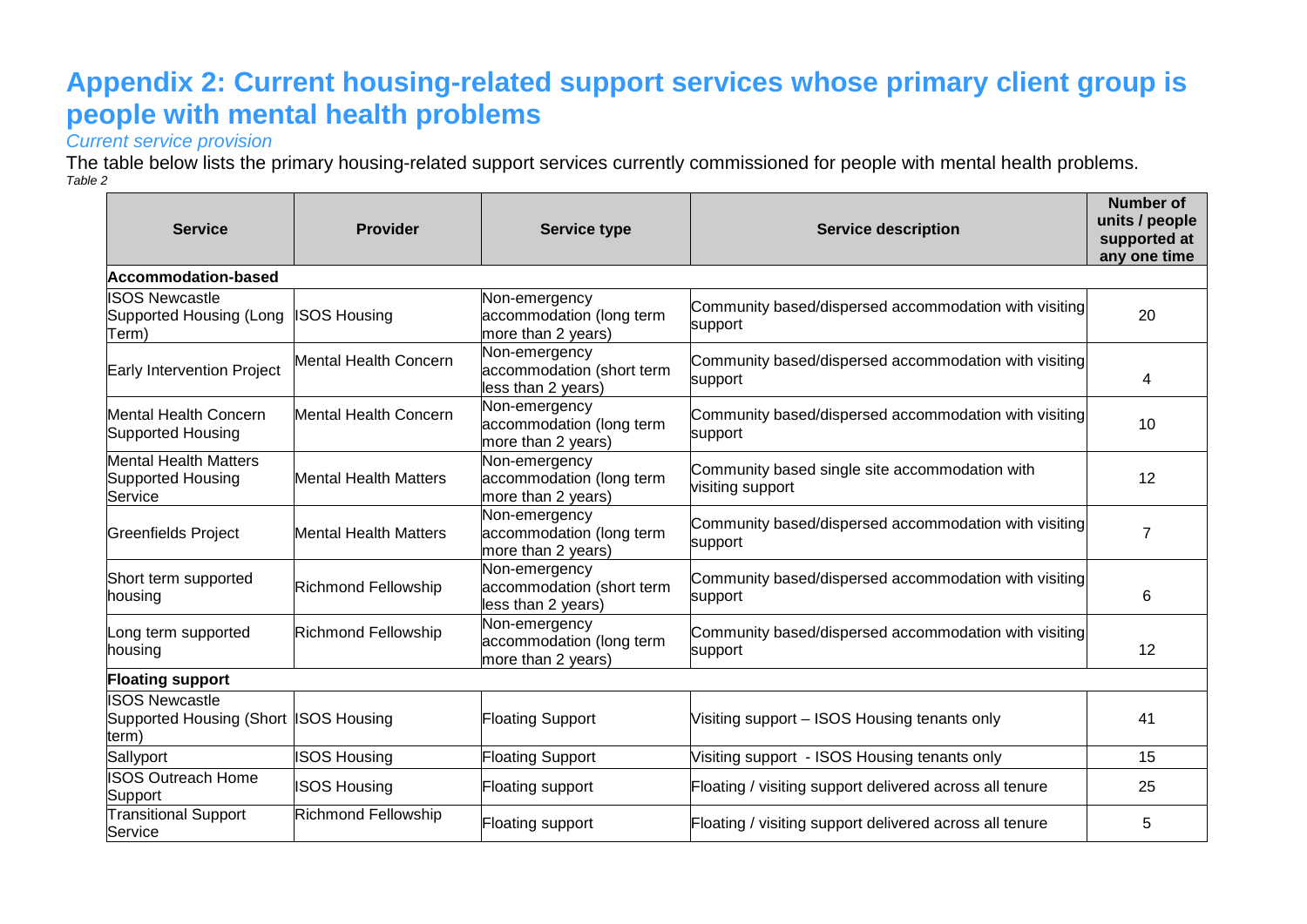### **Map of existing accommodation based mental health**

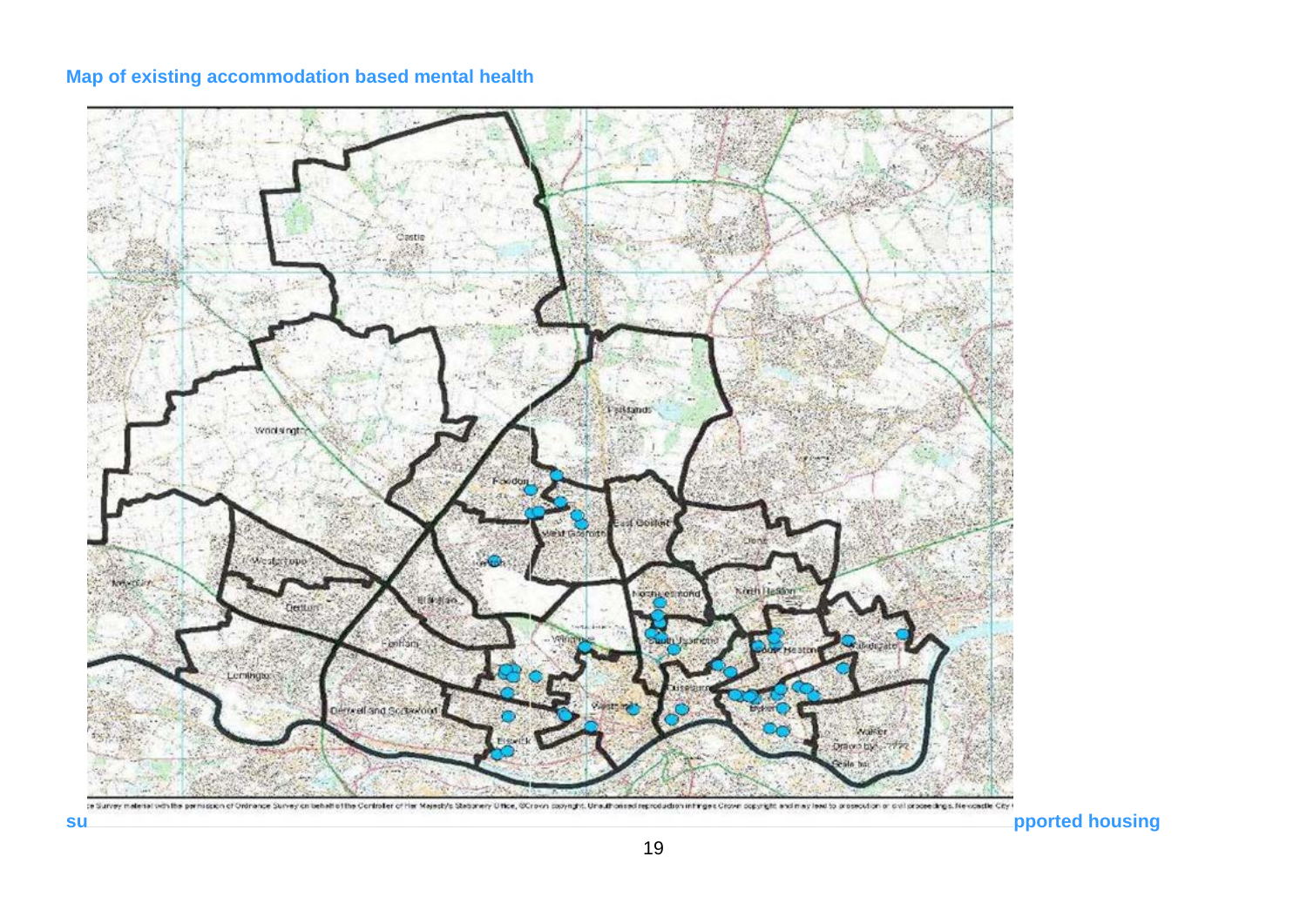**provision**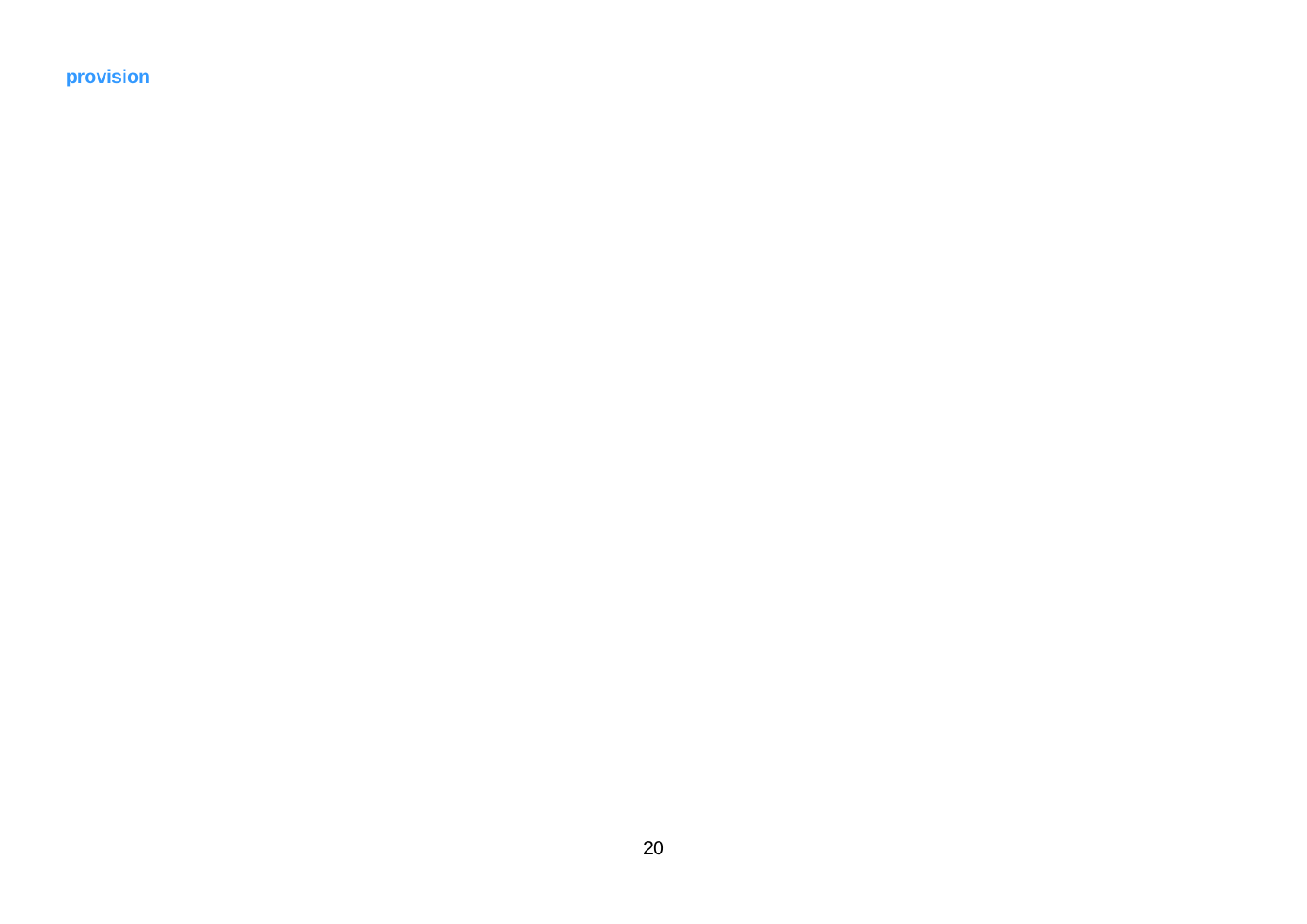#### **Utilisation of accommodation-based provision**

In 2012/13, 135 individuals were supported by housing–related support services for people with mental health problems.

During the year, there were 34 new admissions to services, of which:

- 10 referrals were from the current housing provider
- 7 were referred from the Housing Advice Centre
- 8 referrals were from mental health services
- 9 clients' referral agency was not known or not stated

Information from the Gateway on the reason for admission shows that 27% of clients required support and/or accommodation due to relationship breakdown (including family breakdown), and 18% as a result of a crisis situation (for example because they were escaping domestic violence or abuse, harassment, or were at risk of sleeping rough). However, the reason for admission was unknown for almost a quarter of clients. Information from NewcastleGateway also shows that 12% of people admitted in 2012/13 also had problematic alcohol use and 8% had an offending history or problematic drug use in addition to their confirmed mental health needs.

17 people moved on from supported accommodation during 2012/13. Of which,

- 5 people moved on to an independent tenancy with or without support
- 3 people moved to another supported accommodation service
- 6 people moved on to live with family or friends
- 2 left no forwarding address
- 1 had a move on reason as 'other'

There were 118 residents in supported accommodation services for people with mental health problems on 31<sup>st</sup> March 2013, the table below shows the average duration of support:

| Length of stay (of clients in receipt of service on 31 <sup>st</sup> March 2013 | Number of clients |
|---------------------------------------------------------------------------------|-------------------|
| 0-3 months                                                                      | 5.1               |
| 3-6 months                                                                      | 9.3               |
| 6 months $-1$ year                                                              | 15.3              |
| 1 year $-$ 2 years                                                              | 15.3              |
| 2 years $-5$ years                                                              | 28.0              |
| 5 years plus                                                                    | 27.1              |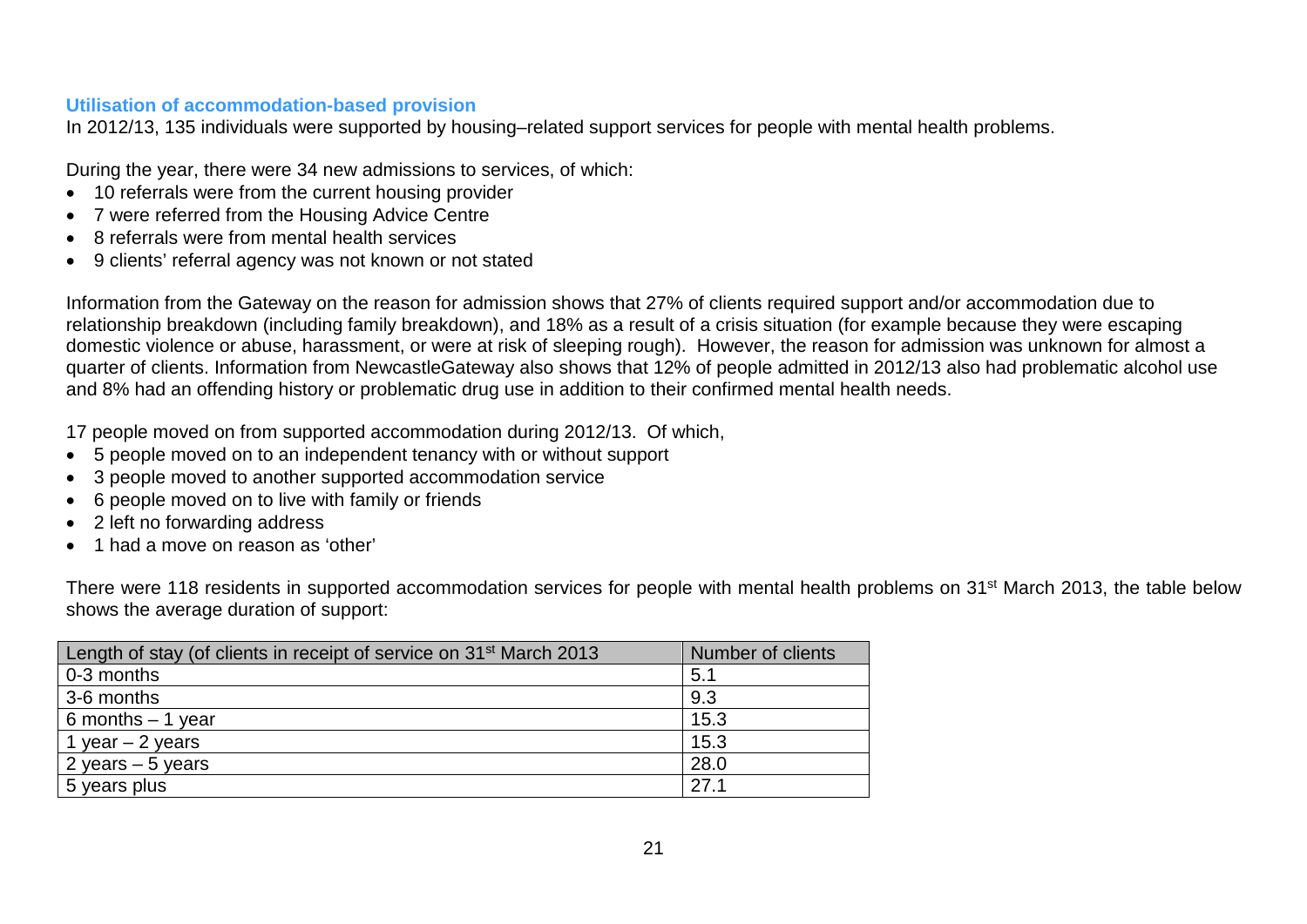#### **Utilisation of floating support services**

Data from Supporting People workbooks show that during 2012/13, 135 clients received a floating support service for people with mental health problems. The information also shows that during the same period, 50 clients moved on from floating support services.

### **Financial context**

In 2013/14, £801k was spent on housing-related support services with a primary client group of people with mental health problems.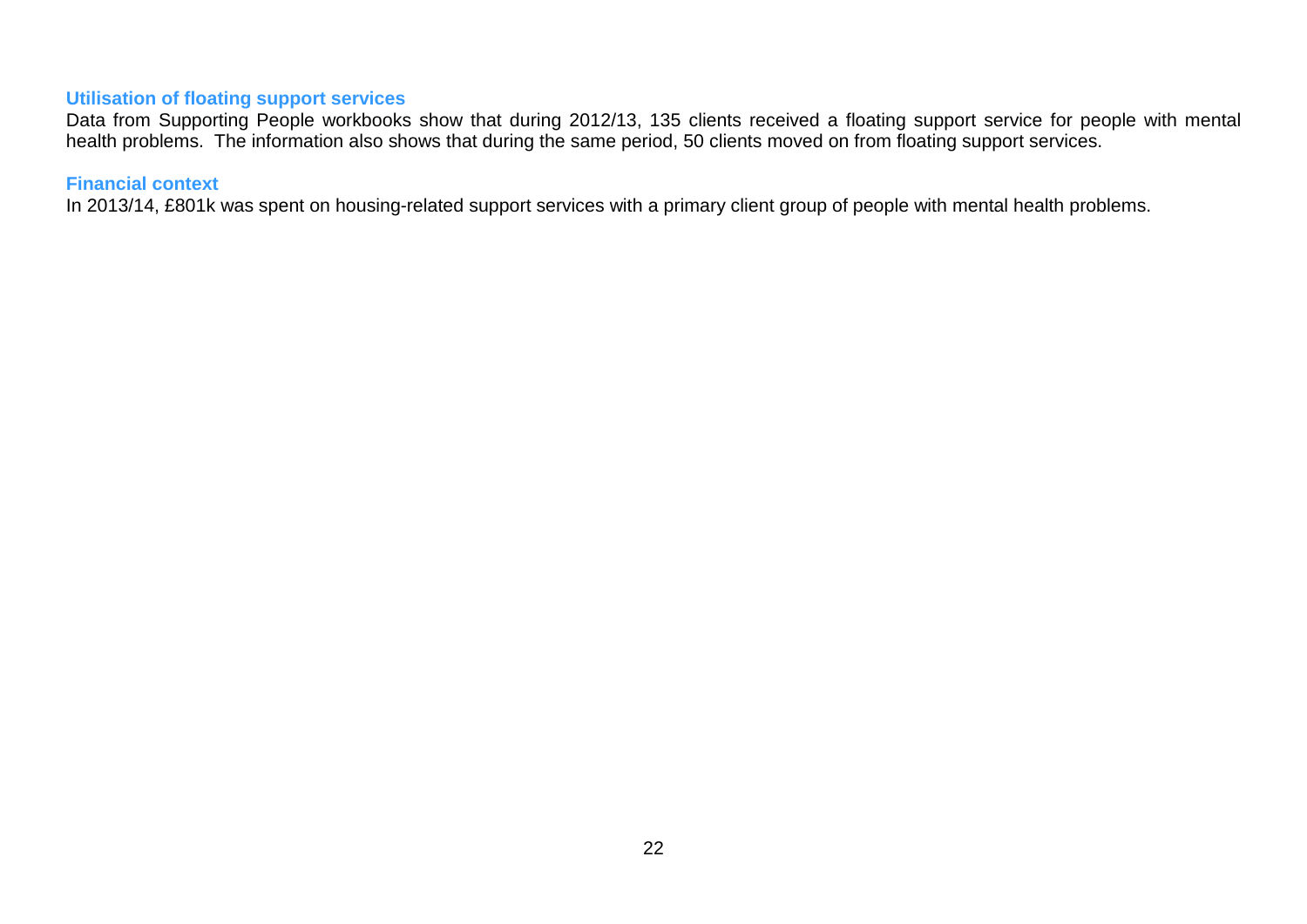### **Appendix 3: Current housing-related support services whose primary client group is single homeless people, homeless families, refugees, people with drug problems, people with alcohol problems, people at risk of offending and people facing chronic exclusion.**

### **Current Service provision**

The table below lists the primary housing-related support services currently commissioned for single homeless people, people with drug problems, people with alcohol problems, people at risk of offending.

*Table 3*

| Service                               | <b>Provider</b>                                           | Service type                                           | <b>Service description</b>                                                     | Number of units<br>/ people<br>supported at<br>any one time |
|---------------------------------------|-----------------------------------------------------------|--------------------------------------------------------|--------------------------------------------------------------------------------|-------------------------------------------------------------|
| <b>Emergency access accommodation</b> |                                                           |                                                        |                                                                                |                                                             |
| Elliott House                         | The Cyrenians                                             | Emergency access<br>accommodation for men and<br>women | Single site. Individual rooms hostel based<br>accommodation with 24hr staffing | 41 (including 3 units<br>to accommodate<br>couples)         |
| City Road Lifehouse                   | The Salvation Army                                        | Emergency access<br>accommodation for men              | Single site. Individual rooms hostel based<br>accommodation with 24hr staffing | 56                                                          |
| Cedar House                           | The Salvation Army                                        | <b>Emergency access</b><br>accommodation for women     | Single site. Individual rooms hostel based<br>accommodation with 24hr staffing | 18                                                          |
| <b>Byker Bridge House</b>             | Byker Bridge Housing Emergency access<br>and Support Ltd. | accommodation for men and<br>women                     | Single site. Individual rooms hostel based<br>accommodation with 24hr staffing | 31                                                          |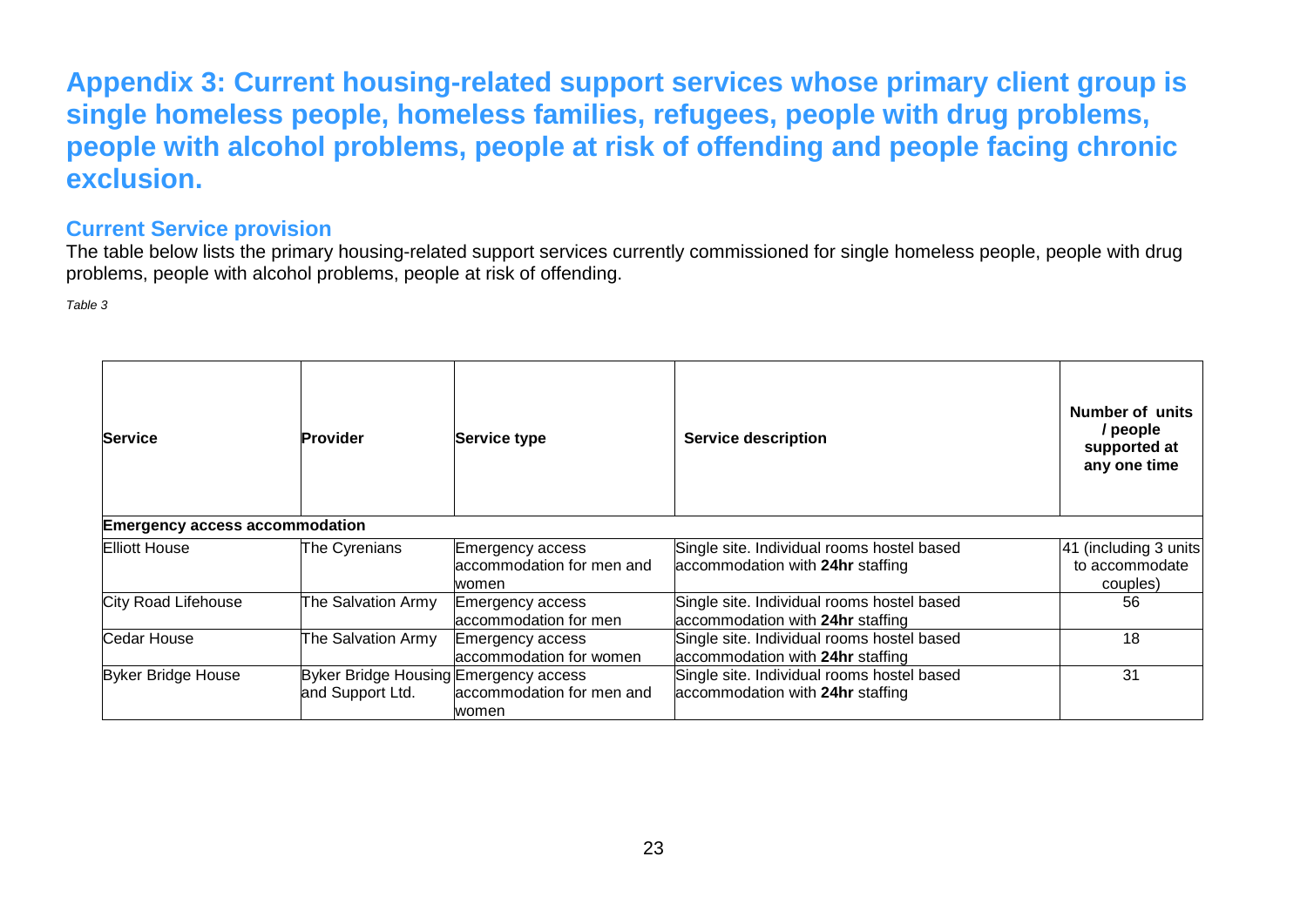| <b>Service</b>                               | <b>Provider</b>                     | Service type                                                                              | <b>Service description</b>                                                                                         | <b>Number of</b><br>units /<br>people<br>supported<br>at any one<br>time |
|----------------------------------------------|-------------------------------------|-------------------------------------------------------------------------------------------|--------------------------------------------------------------------------------------------------------------------|--------------------------------------------------------------------------|
| Non-emergency access accommodation           |                                     |                                                                                           |                                                                                                                    |                                                                          |
| Haven                                        | Tyneside Haven                      | Accommodation for men and women<br>with visiting support                                  | Community based/dispersed accommodation with<br>visiting support                                                   | 40                                                                       |
| Wavelength                                   | Norcare                             | Supported accommodation for men                                                           | Single site. Individual rooms hostel based<br>accommodation with daytime staffing                                  | 9                                                                        |
| Cumberland House                             | Norcare                             | Supported accommodation for women                                                         | Single site. Individual rooms hostel based<br>accommodation with daytime staffing                                  | 12                                                                       |
| North of England Refugee<br>service          | North of England<br>refugee service | Accommodation for men and women<br>with visiting support                                  | Community based / dispersed accommodation with<br>visiting support                                                 | $\overline{20}$                                                          |
| <b>Resettlement service</b>                  | <b>Phoenix Futures</b>              | Accommodation for men and women<br>with visiting support for people with drug<br>problems | Floating Support/ visiting support 4+ times a week                                                                 | $\overline{17}$                                                          |
| <b>Elswick Lodge</b>                         | Praxis                              | Supported accommodation for men and<br>women                                              | Single site. Individual rooms hostel based<br>accommodation with <b>daytime</b> staffing                           | 10                                                                       |
| Praxis supported                             | Praxis                              | Accommodation for men and women<br>with visiting support                                  | Community based/dispersed accommodation with<br>visiting support up to 4+ times per week                           | 12                                                                       |
| Women and Children's<br>project              | Praxis                              | Accommodation for women with their<br>dependent children with visiting support            | Single site. Daytime staff, 5 days per week                                                                        | 6                                                                        |
| <b>St Vincent New Bridges</b>                | St Vincent De Paul<br>Society       | Supported accommodation for men                                                           | Single site. Individual rooms hostel based<br>accommodation with 24hr staffing                                     | 12                                                                       |
| Len Woodley Centre<br>(Transitional Support) | St Vincent De Paul<br>Society       | Transitional supported accommodation<br>lfor men                                          | Single site. Individual rooms hostel based<br>accommodation with 24hr staffing                                     | 6                                                                        |
| Francis House                                | The Cyrenians                       | Supported accommodation for women                                                         | Single site. Individual rooms hostel based<br>accommodation with 24hr staffing                                     | 10                                                                       |
| Virginia House                               | The Cyrenians                       | women                                                                                     | Supported accommodation for men and Single site. Individual rooms hostel based<br>accommodation with 24hr staffing | $\overline{17}$                                                          |
| <b>Cyrenians Supported</b>                   | The Cyrenians                       | Accommodation for men and women<br>with visiting support                                  | Community based/dispersed accommodation with<br>visiting support 2-3 times per week                                | 23                                                                       |
| <b>Abbott House</b>                          | The Cyrenians                       | Supported accommodation for men and<br>women                                              | Single site. Individual rooms hostel based<br>accommodation with daytime staffing                                  | $\overline{18}$                                                          |
| <b>Roycroft House</b>                        | The Cyrenians                       | Supported accommodation for women                                                         | Single site. Individual rooms hostel based<br>accommodation with daytime staffing                                  | 6                                                                        |
| Westbridge                                   | The Cyrenians                       | Supported accommodation for<br>vulnerable adults                                          | Single site. Individual rooms hostel based<br>accommodation with daytime staffing                                  | 10                                                                       |
| City Road resettlement                       | The Salvation Army                  | Supported accommodation for men                                                           | Single site. Individual rooms hostel based<br>accommodation with 24hr staffing                                     | 10                                                                       |
| Cedar House resettlement                     | The Salvation Army                  | Supported accommodation for women                                                         | Single site. Individual rooms hostel based<br>accommodation with 24hr staffing                                     | 6                                                                        |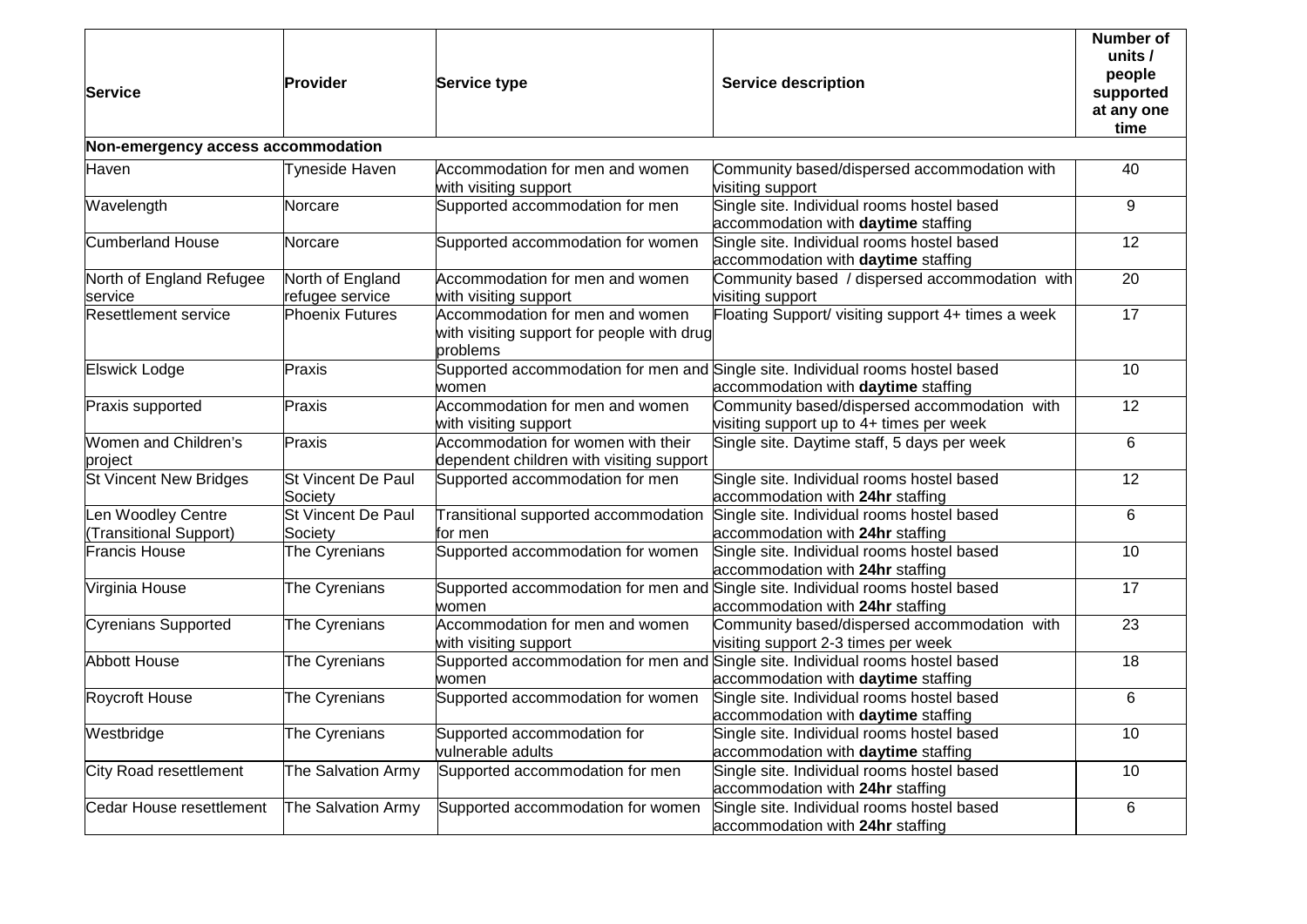| <b>Service</b>                                               | <b>Provider</b>        | Service type                                                                  | <b>Service description</b>                                                                                                 | Number of<br>units / people<br>supported at<br>any one time |
|--------------------------------------------------------------|------------------------|-------------------------------------------------------------------------------|----------------------------------------------------------------------------------------------------------------------------|-------------------------------------------------------------|
| <b>Bryan Roycroft</b>                                        | and Support Ltd        | Byker Bridge Housing Supported accommodation for<br>men and women             | Single site. Individual flats with daytime staffing                                                                        | 19                                                          |
| Supported Housing                                            | and Support Ltd        | Byker Bridge Housing Accommodation for men and<br>women with visiting support | Visiting support 2-3 times per week for 6 units and<br>daytime residential support for remaining units                     | 111                                                         |
| <b>Floating support</b>                                      |                        |                                                                               |                                                                                                                            |                                                             |
|                                                              | and Support Ltd        | learning disabilities                                                         | Vulnerable Adult Support Project Byker Bridge Housing Floating support for people with Floating Support /visiting support  | 26                                                          |
| <b>Tenancy Support Newcastle</b><br>(Probation)              | Home Group Ltd         | Floating support for offenders<br>of people at risk of offending              | Floating Support /visiting support                                                                                         | 15                                                          |
| Home Group Community<br>Services (Move on and<br>Prevention) | Home Group Itd         | Accommodation for men and<br>women with visiting support                      | Accommodation-based floating support                                                                                       | 25                                                          |
| Newcastle Housing and<br>Addictions Service (NHAS)           | Norcare                | alcohol problems                                                              | Floating support for people with Floating Support / visiting support                                                       | 12                                                          |
| <b>Floating Support</b>                                      | <b>Addictions</b>      | drug and alcohol problems                                                     | North East Council on Addictions North East Council on Floating support for people with Floating Support /visiting support | 30                                                          |
| Phoenix Futures Floating<br>Support                          | <b>Phoenix Futures</b> | drug problems                                                                 | Floating support for people with Floating Support / visiting support                                                       | 5                                                           |
| Newcastle Tenancy support                                    | Places for People      | Floating support for<br>offenders/people at risk of<br>offending              | Floating Support /visiting support                                                                                         | 18                                                          |
| <b>Tenancy Sustainment</b>                                   | The Cyrenians          | Floating support                                                              | Floating Support / visiting support                                                                                        | 24                                                          |
| Outreach support                                             |                        |                                                                               |                                                                                                                            |                                                             |
| Adults Facing Chronic Exclusion The Cyrenians                |                        | Outreach service                                                              | Assertive outreach to street homeless people and<br>people in temporary accommodation / at risk of<br>homelessness.        | 30                                                          |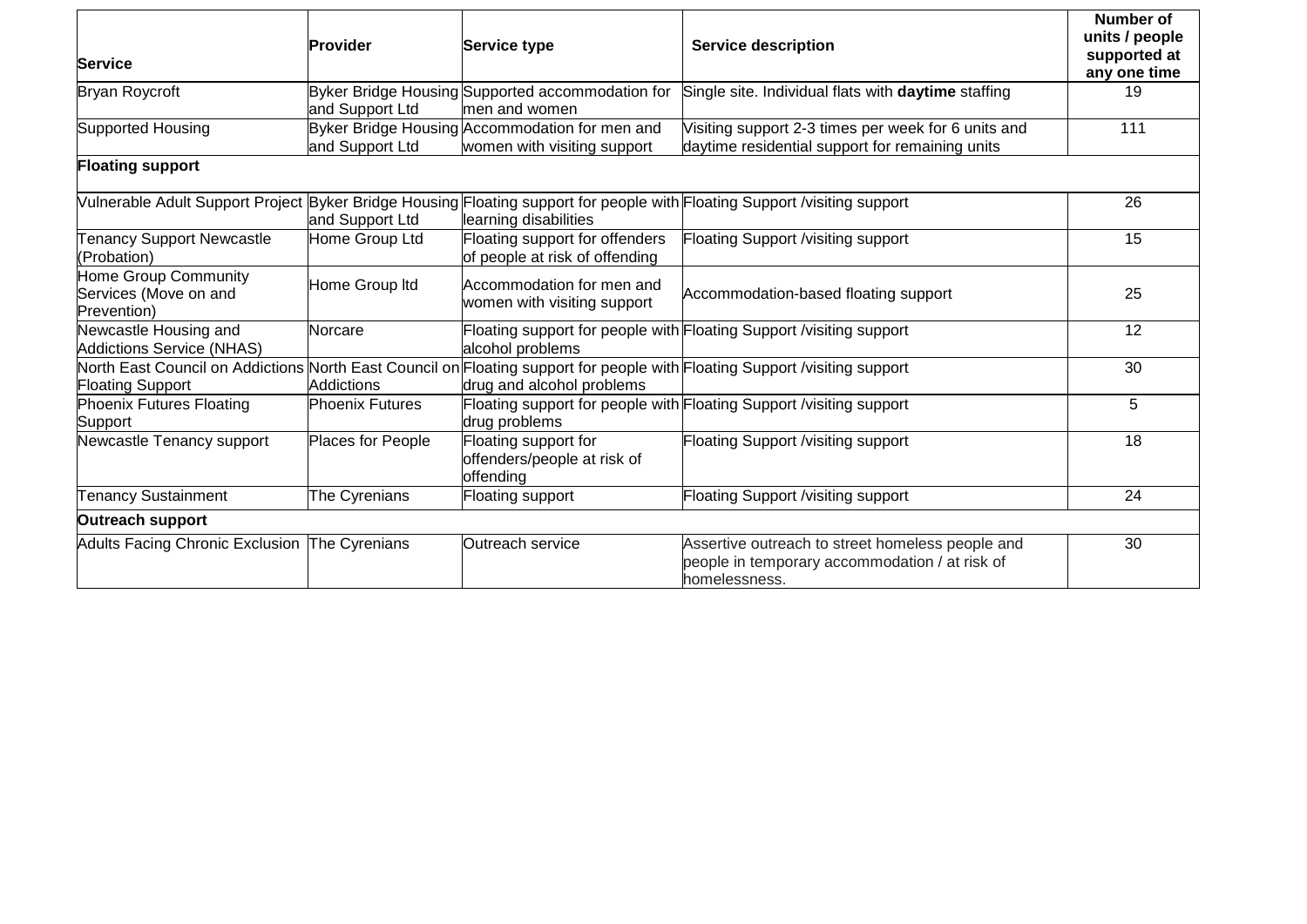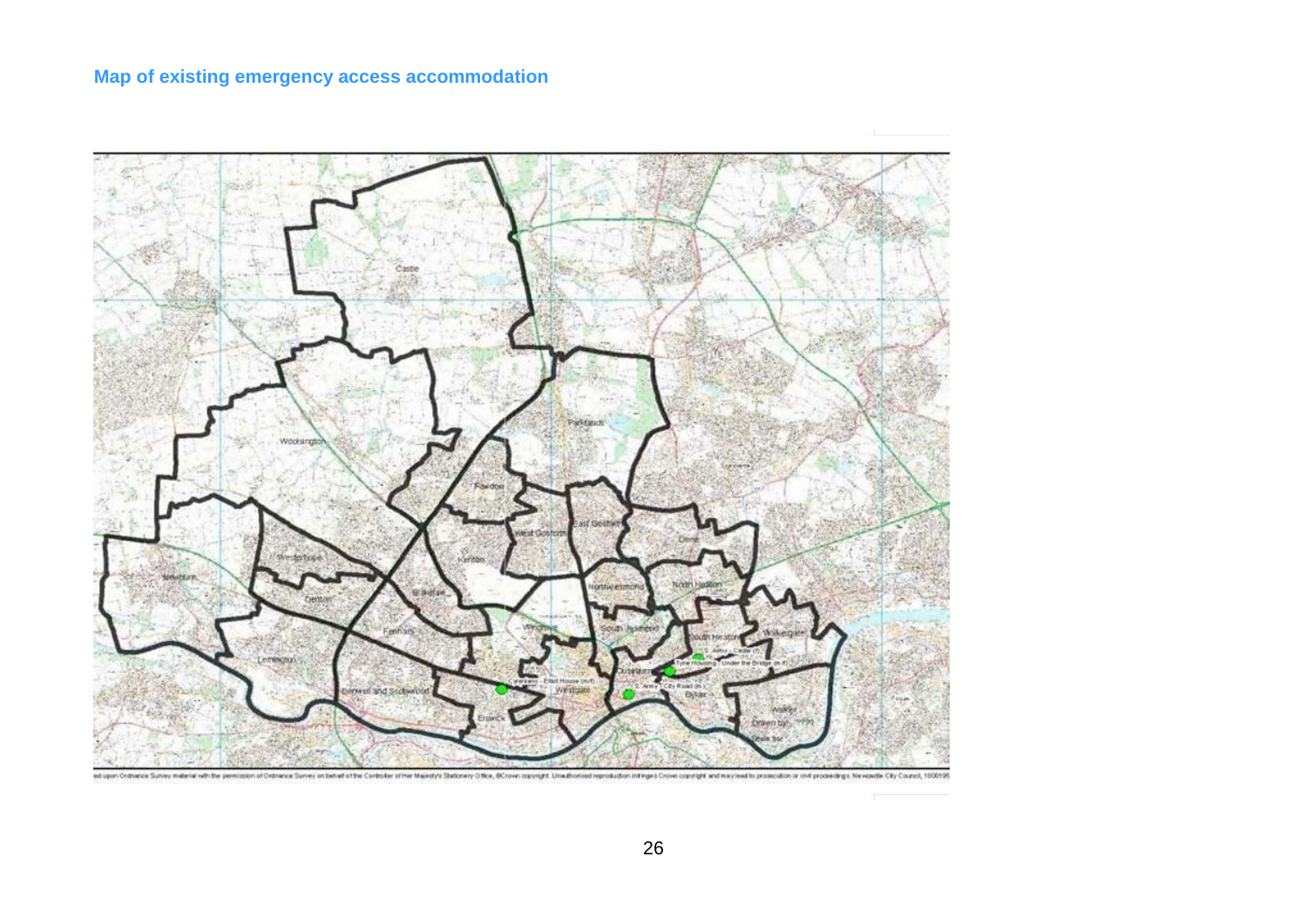

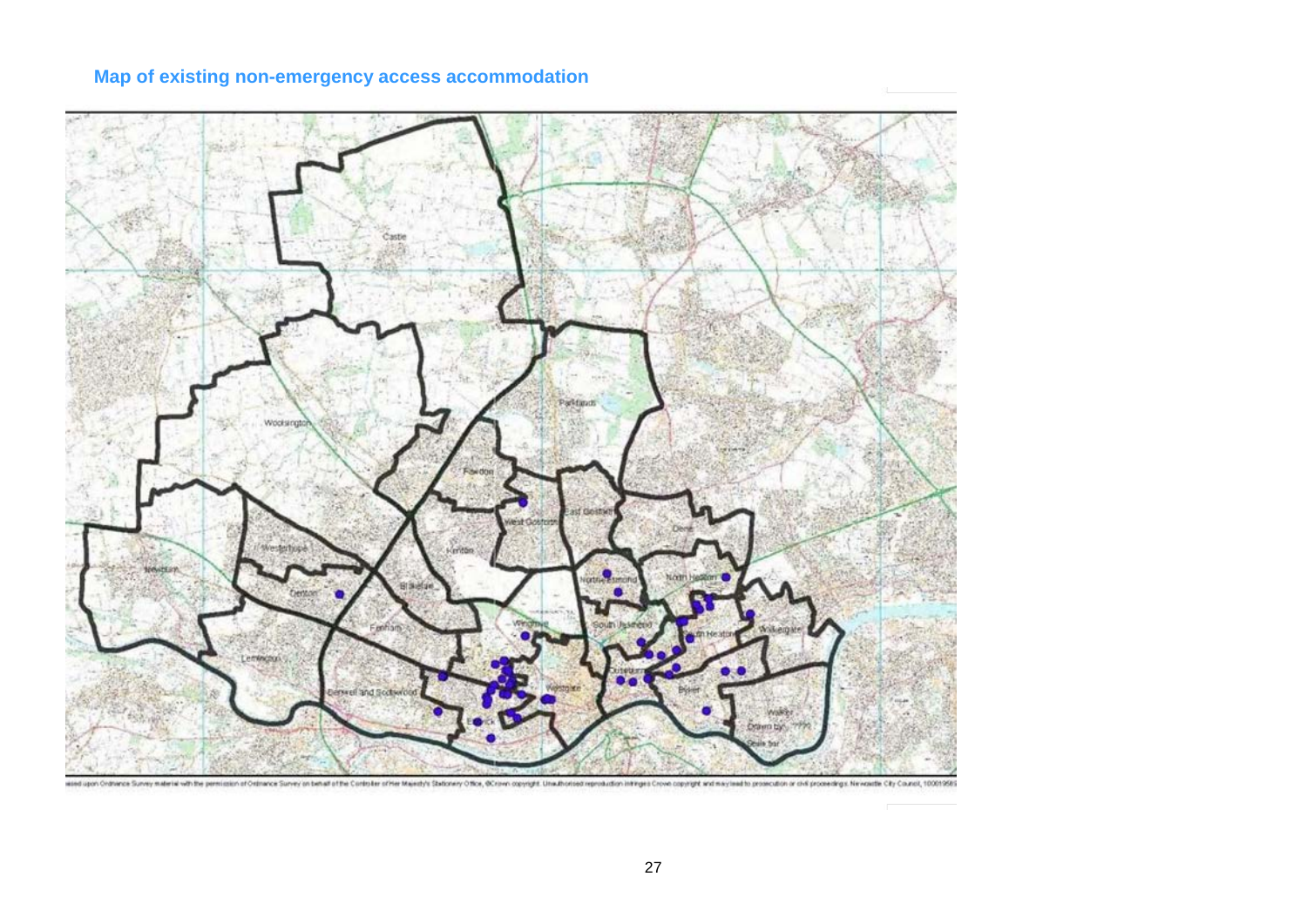#### **Utilisation of crisis accommodation-based provision**

In 2012/13, 670 individuals were in crisis accommodation in the City. During 2012/13, there were 525 new admissions to these services, of which:

- 4 were referred from the Council's 16+ team
- 41 were referred from the current housing provider
- 325 were referred from the Housing Advice Centre
- 81 were referred from the probation service and proxy agencies
- 1 was referred from specialist social services
- 8 were referred from mental health services
- 26 were emergency admits
- 5 were internal transfers
- 6 were referred from the Young People's Service
- 28 were referred outside of the Gateway process and therefore the clients' referral agency was unknown or not stated

Information from the Gateway on the reason for admission shows that 30% of clients required support and/or accommodation due to eviction from existing accommodation, 15% due to relationship breakdown (including family breakdown), and 18% as a result of discharge from an institution. Of those admitted through Newcastle Gateway, 55% of clients were recorded as having an offending history, 47% had mental health issues, 35% had drug problems and 22% had problematic alcohol use.

530 clients moved on from accommodation-based provision for homeless clients during 2012/13. Of which:

- 7% moved to an independent tenancy with or without support
- 26% moved to another supported accommodation service
- 14% moved on to live with family or friends
- 12% were taken into custody
- 35% left no forwarding address
- 7% did not record a move-on outcome

There were 140 residents in supported crisis accommodation services for homeless people on 31<sup>st</sup> March 2013, the table below shows the average duration of support:

| Length of stay (of clients in receipt of services on 31 <sup>st</sup> March 2013 | % of clients |
|----------------------------------------------------------------------------------|--------------|
| 0-3 months                                                                       | 50%          |
| 3-6 months                                                                       | 25%          |
| 6 months $-1$ year                                                               | 14%          |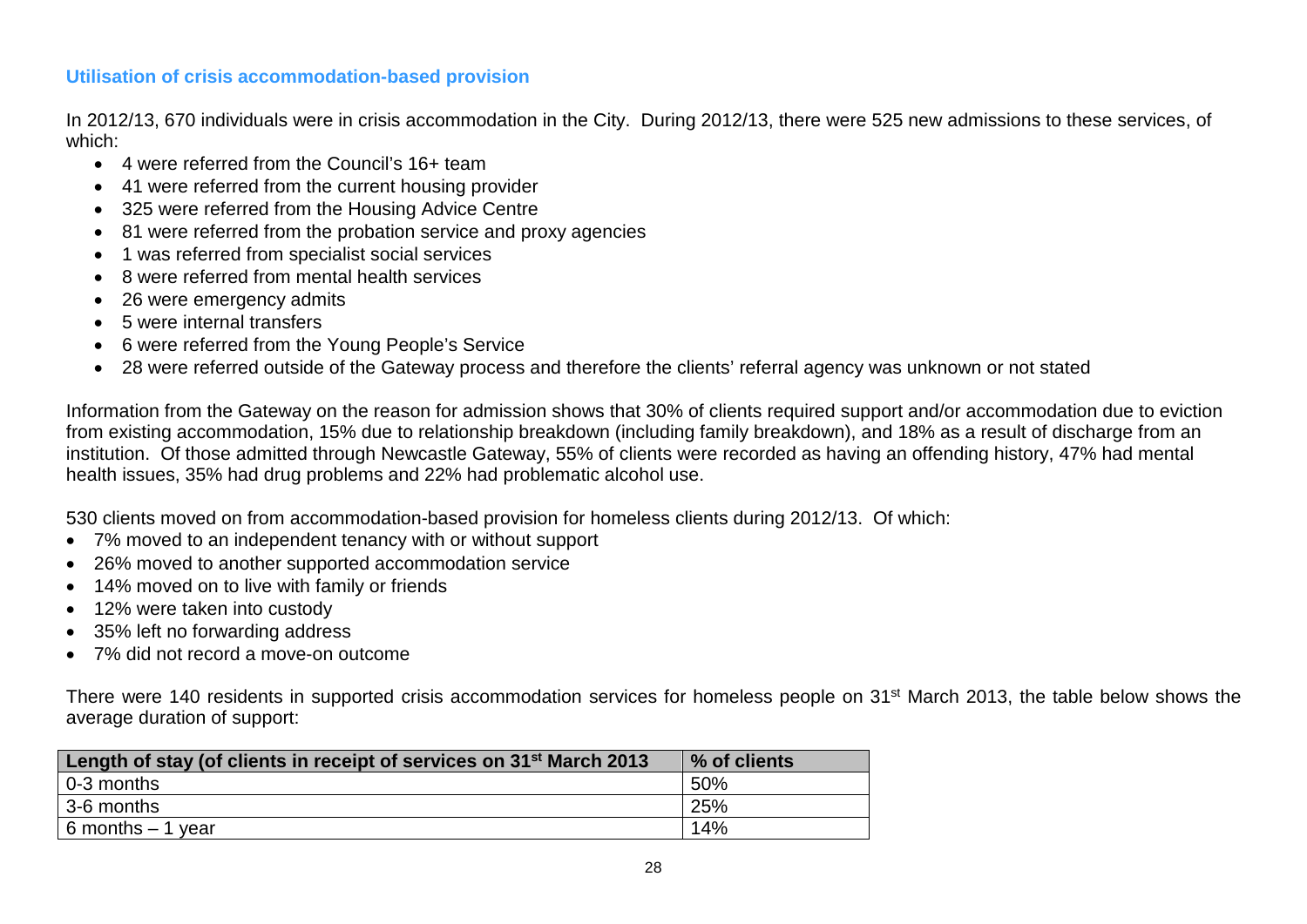| vear<br>vears<br>$\overline{\phantom{0}}$<br>-            | 70/<br>70 |
|-----------------------------------------------------------|-----------|
| C<br>years<br>years<br>$\overline{\phantom{0}}$<br>υ<br>▃ | 4%        |
| plus<br>years<br>◡                                        | 0%        |

#### **Utilisation of non- crisis accommodation-based provision**

In 2012/13, 811 individuals were in non-crisis accommodation across the City. During 2012/13, there were 438 new admissions to these services, of which:

- 2 were referred from Children's Social Services
- 59 were referred from the current housing provider
- 231 were referred from the Housing Advice Centre
- 51 were referred from the probation service and proxy agencies
- 3 were referred from mental health services
- 4 were emergency admits
- 1 was referred from specialist social services
- 43 were internal transfers
- 17 were referred from the Young People's Service
- 27 were referred outside of the Gateway process and therefore the clients' referral agency was unknown or not stated

Information from the Gateway on the reason for admission shows that 20% of clients required support and/or accommodation due to eviction from existing accommodation, 24% due to relationship breakdown (including family breakdown), and 7% as a result of discharge from an institution. Of those admitted through Newcastle Gateway, 30% of clients were recorded as having an offending history, 38% had mental health issues, 19% had drug problems and 14% had problematic alcohol use.

449 clients moved on from accommodation-based provision for homeless clients during 2012/13. Of which,

- 20% moved to an independent tenancy with or without support
- 29% moved to another supported accommodation service
- 18% moved on to live with family or friends
- 4% were taken into custody
- 17% left no forwarding address
- 13% did not record a move-on outcome

There were 362 residents in non-crisis accommodation for homeless people on 31st March 2013, the table below shows the average duration of support: